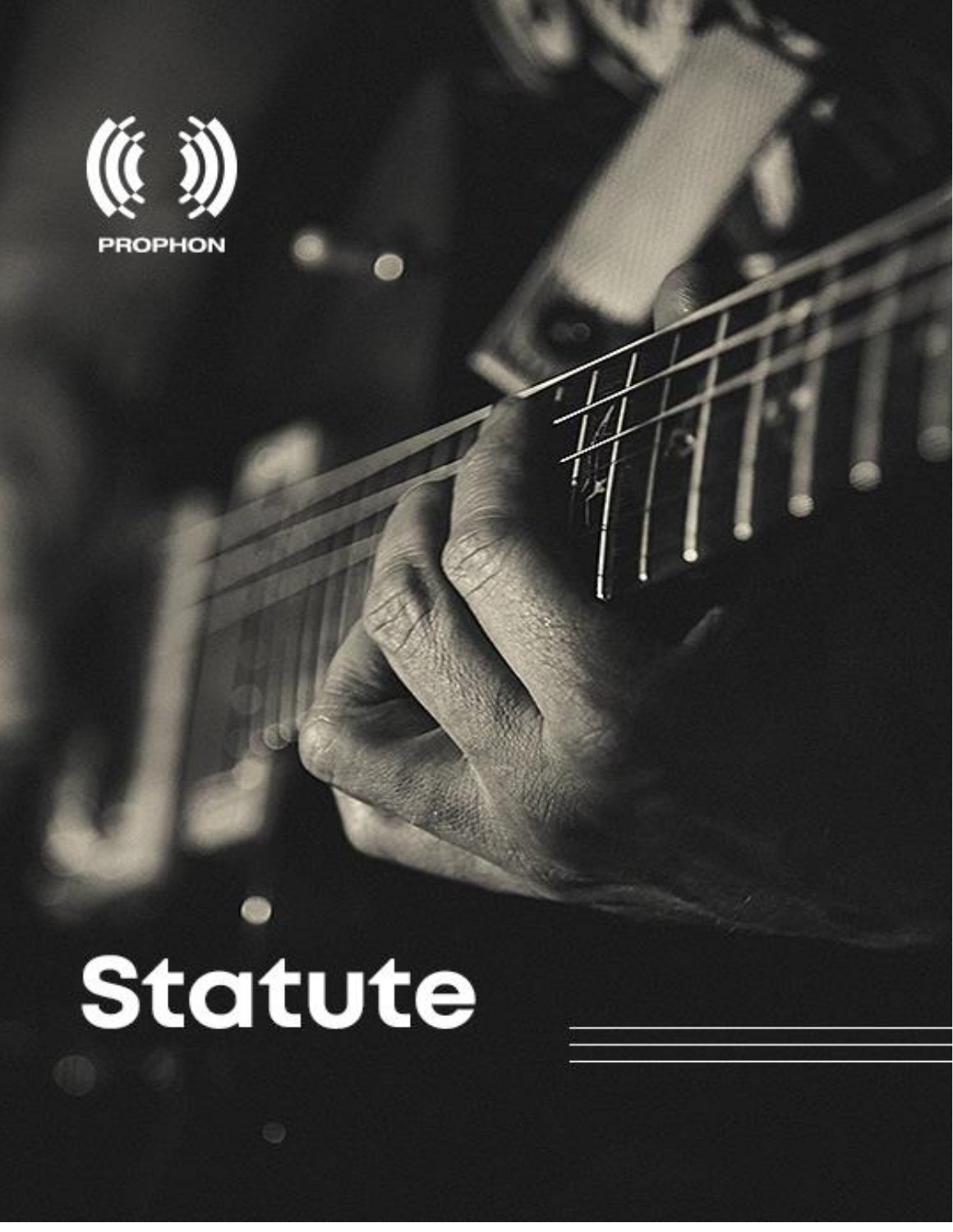Statute

# **STATUTE**

## of

# COLLECTING SOCIETY OF NEIGHBOURING RIGHTS OF PHONOGRAM AND MUSIC VIDEO PRODUCERS AND PERFORMING ARTISTS IN PRIVATE INTEREST – PROPHON

### CHAPTER ONE

### General provisions

Art.1. (amended following a decision of the General Assembly from 18.04.2018) The COLLECTING SOCIETY OF NEIGHBOURING RIGHTS OF PHONOGRAM AND MUSIC VIDEO PRODUCERS AND PERFORMING ARTISTS IN PRIVATE INTEREST– PROPHON, hereinafter for brevity referred to as the 'SOCIETY', is a non-profit organization, established on the grounds of Art.1 and the subsequent of the Non-profit Legal Entities Act and registered as collective rights management organization under the Copyright and Neighbouring Rights Act /CNRA/.

Art.2. The SOCIETY is a legal entity, carrying out its operations in private interest, in compliance with current legislation of the country, the Statute and the operative decisions of the governing bodies.

### Name

Art.3. /1/. The name of the SOCIETY is ДРУЖЕСТВО ЗА КОЛЕКТИВНО УПРАВЛЕНИЕ В ЧАСТНА ПОЛЗА ПРАВАТА НА ПРОДУЦЕНТИТЕ НА ЗВУКОЗАПИСИ И МУЗИКАЛНИ ВИДЕОЗАПИСИ И НА АРТИСТИТЕ - ИЗПЪЛНИТЕЛИ – "ПРОФОН".

/2/. The name of the SOCIETY, written in Latin and translated into English is: COLLECTING SOCIETY OF NEIGHBOURING RIGHTS OF PHONOGRAM AND MUSIC VIDEO PRODUCERS AND PERFORMING ARTISTS IN PRIVATE INTEREST– 'PROPHON'.

/3/. The name, domicile, registered address and other data of its registration, including BULSTAT, shall be specified in any written communication of the SOCIETY.

### Domicile

Art.4. /1/. The domicile of the SOCIETY is Sofia city, Republic of Bulgaria.

### Term of existence

Art.5. The SOCIETY is established without a term.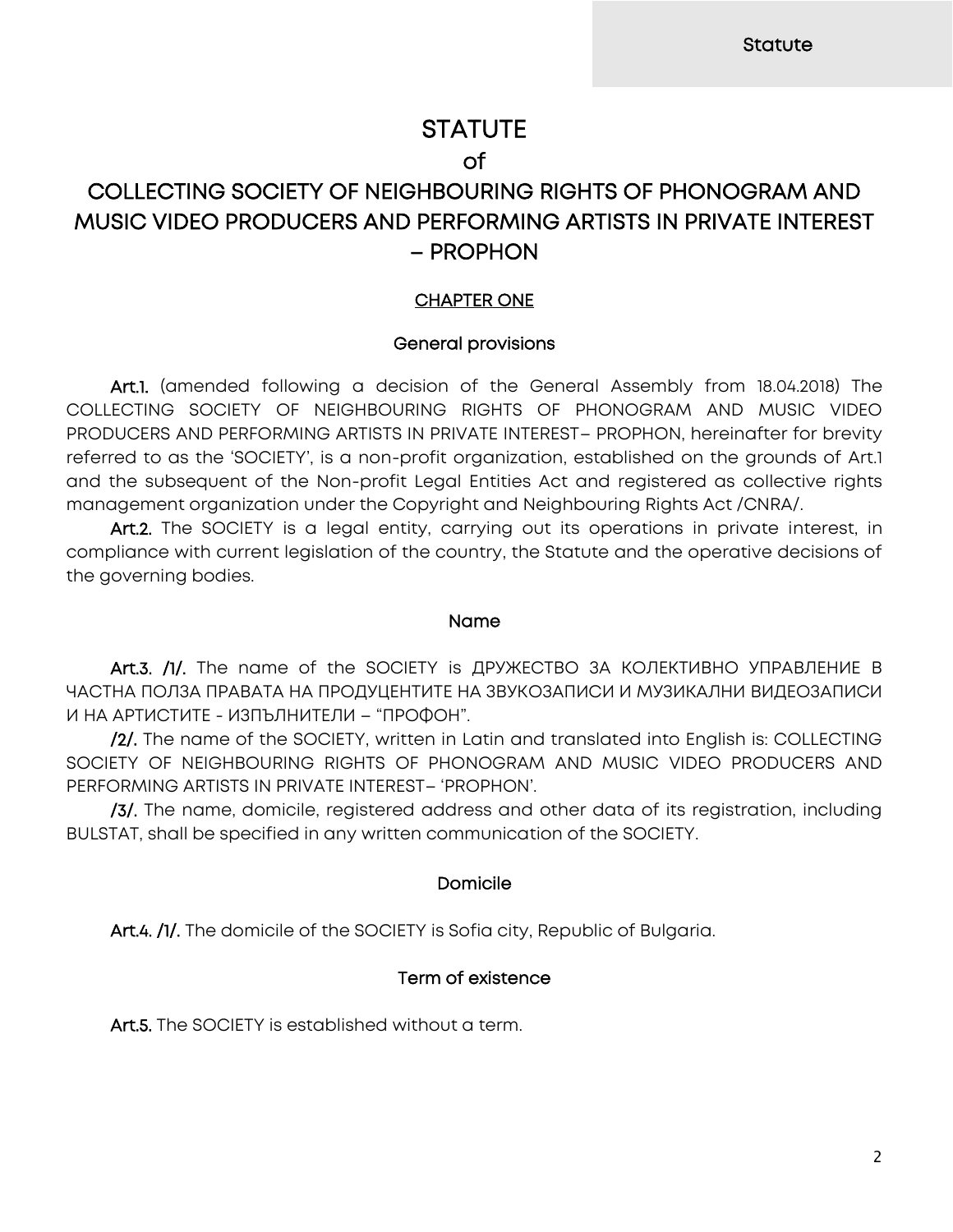**Statute** 

### **Objectives**

Art.6. The SOCIETY represents and protects the interests of the phonogram and music video producers in compliance with Art.85-90 of the CNRA, as well as the performing artists in compliance with Art.76-77 of the CNRA.

(repealed following a decision of the General Assembly from 18.04.2018)

### Means of achieving of the objectives

Art.7. /1/. The SOCIETY clarifies and protects the nature of the related rights /those of producers and performers/ before the public and the competent state authorities, by making efforts through its media policy to enhance their prestige and the obligations of all music product users which proceed from them.

/2/. The SOCIETY provides assistance within the scope of its competence in the preparation and improvement of the legislative regulations which are applicable to the copyright and its neighbouring rights.

/3/. The SOCIETY coordinates its work with related organizations in the country and abroad, by periodically exchanging information and regulating these relations on a contractual basis.

/4/. The SOCIETY enters into agreements in the country and abroad via related organizations, through which it permits the use of its members' production, and collects the remuneration due and distributes it among them.

/5/. (amended following a decision of the General Assembly from 18.04.2018) The SOCIETY manages the rights of its members according to the regulations of Part II "a" Collective Rights Management of the CNRA.

/6/. The SOCIETY has the right to represent its members, as well as the related organizations from abroad it entered into agreements for mutual representation and their members before all judicial and administrative bodies in the protection of the rights which are entrusted to it for management.

/7/. The SOCIETY informs its members of the legislation in the field of copyright and its neighbouring rights in other countries and acquaints them with the implemented measures and mechanisms in these countries for its application.

/8/. The SOCIETY informs its members and the public of the international agreements, conventions or other international acts in the field of intellectual property, expresses an opinion and prepares a coordinated opinion of its members on Bulgaria's accession of Bulgaria to those acts and their application.

/9/. The SOCIETY informs its members of the activities of foreign partner organizations, as well as international organizations which represent and protect the rights of the producers and distributors of phonograms and music videos and the performing artists, establishes contact with them and represents the SOCIETY and its members before them.

/10/. The SOCIETY provides assistance in the establishment of contacts with organizers of international initiatives, related to the activities of the SOCIETY, and participates in such initiatives through representatives.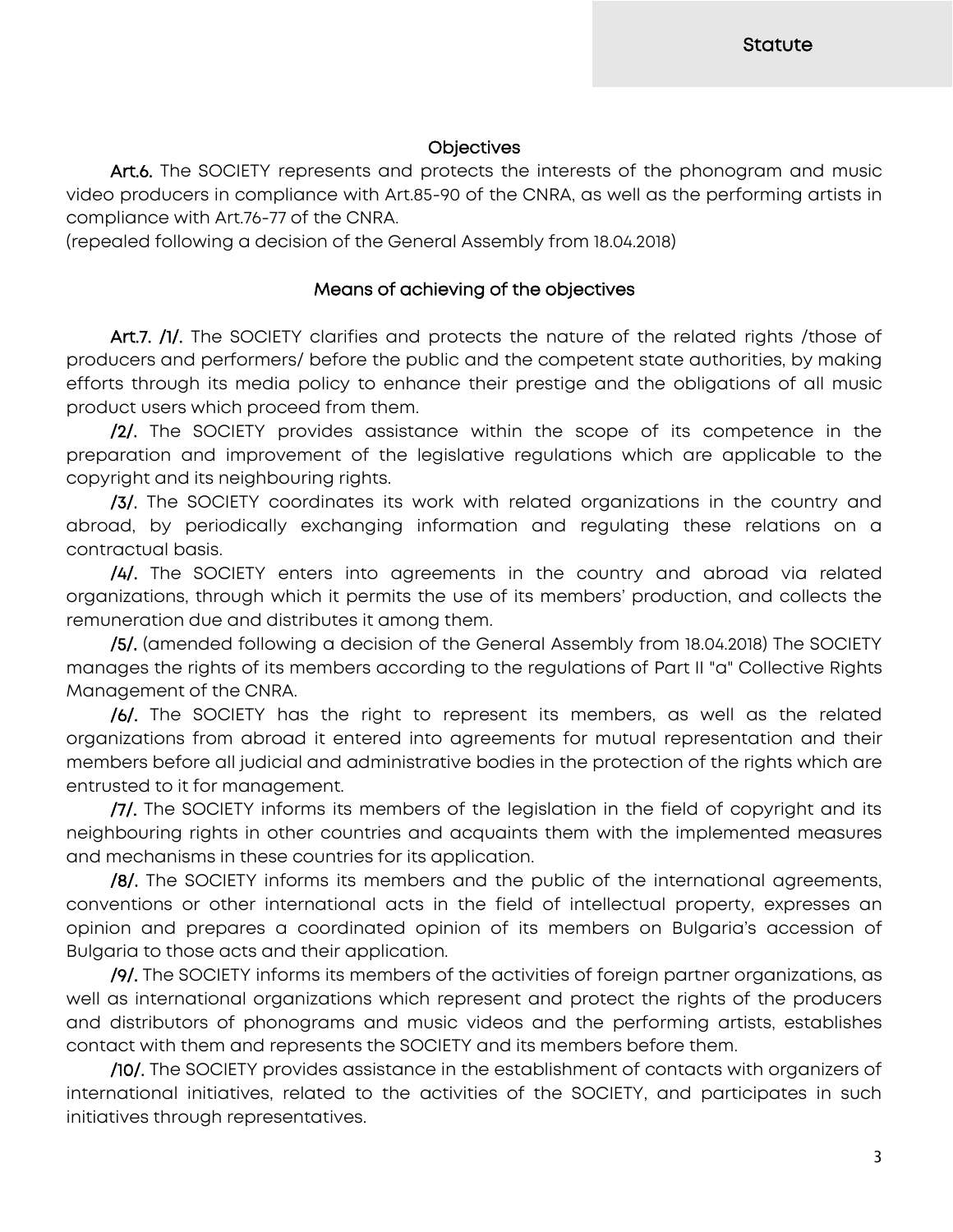/11/. The SOCIETY works in close interaction with the Ministry of Culture, other societies for collective management of copyright and neighbouring rights, radio, television and cable organizations, as well as all other users of phonograms and music videos.

/12/. (amended following a decision of the General Assembly from 18.04.2018) The SOCIETY works in close interaction with the Bulgarian Association of the Music Producers /BAMP/ as the organization which performs anti-piracy activities in Bulgaria and in its capacity as a National Group of the International Federation of the Phonographic Industry (IFPI).

/13/. (amended following a decision of the General Assembly from 18.04.2018) The SOCIETY establishes and administrates cultural, social and educational funds to foster and promote the work of right holders, represented by the SOCIETY;

/14/. The SOCIETY undertakes initiatives and campaigns to foster the development of the legitimate music market, among which conducting surveys and preparing charts, including surveys and charts on the use of music repertoire, which reflect the objective state of the market and serve as a reference point in determining the guidelines in the SOCIETY's activities regarding the protection of the rights and legal interests of its members.

/15/. (new, following a decision of the General Assembly from 18.04.2018) The SOCIETY is member of Societies' Council for the Collective Management /SCAPR/ for the purpose of exchanging information and acquiring good practices in administering the rights of its performers members.

### Scope of activities

Art.8 /1/ The SOCIETY performs its main activities in private interest with the following scope:

a/ To give permission in return for a fee and collect the remuneration for the producers and performing artists for:

- the public performance of phonograms and music videos, their broadcasting by wireless means and their transmission by cable or another technical means;

- the retransmission of phonograms and music videos by cable or another technical means;

 - the offering by wireless means, by cable or other technical means of access to unlimited number of people to the recording or to part(s) thereof in a manner, allowing for such access to be carried out from a place and at a time, individually selected by any of them.

- the copying of phonograms and music videos for the purpose of broadcasting them only on the Internet (the so called webcasting), as well as including them as a background music in non-interactive programs, designed to be performed publicly at places of business, which have independently settled the rights for public performance;

- the recording for personal use, according to Art.26 of the CNRA.

b/ (amended following a decision of the General Assembly from 18.04.2018) To distribute and pay the collected remuneration among the members of the SOCIETY, as well as the remuneration received for non-members, according to the Distribution Regulatives, adopted by the General Assembly.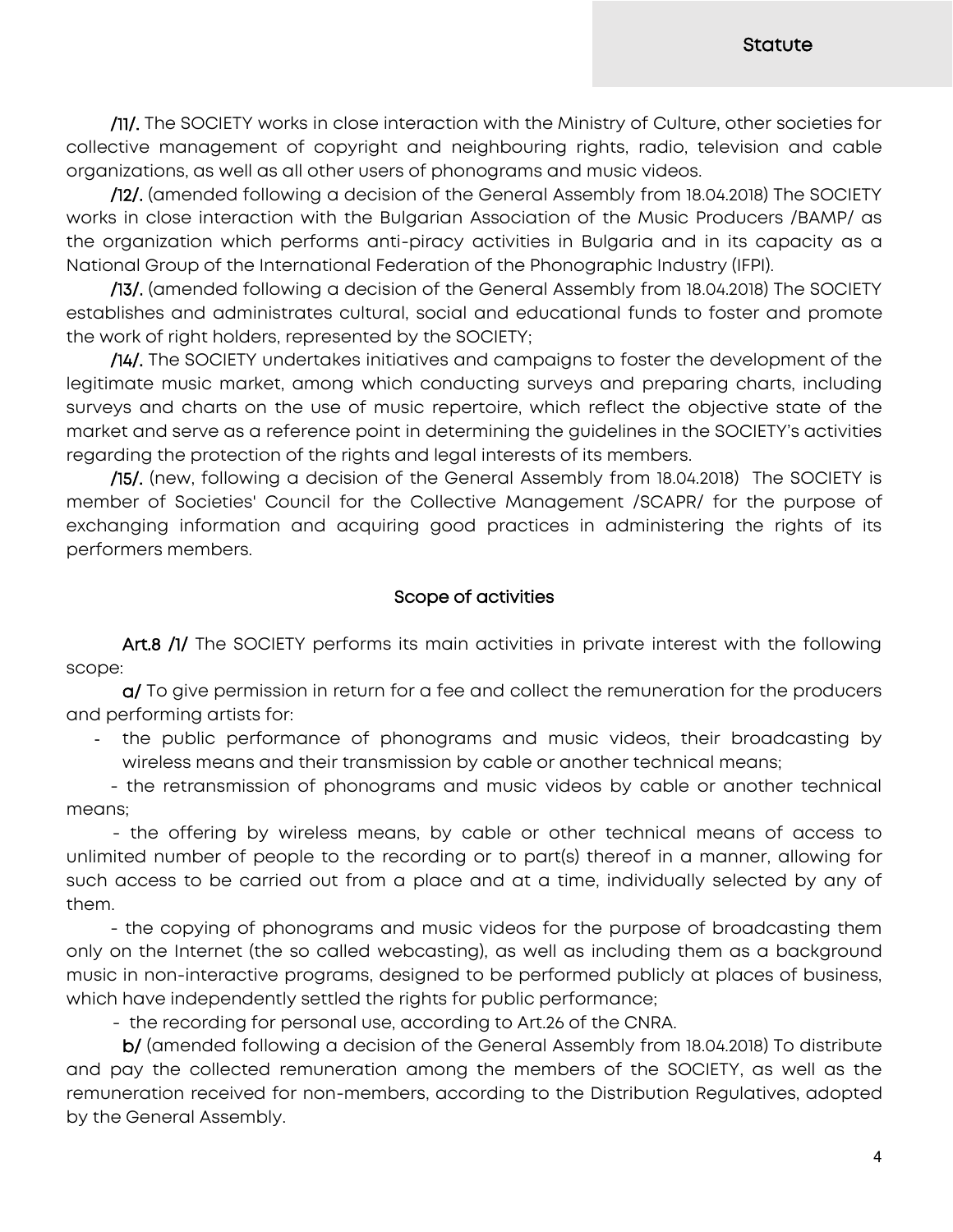c/ (new, following a decision of the General Assembly from 18.04.2018) Тo take action to protect the rights managed.

d/ (new, following a decision of the General Assembly from 18.04.2018) To monitor the way in which rights are exercised.

/2/. (new, following a decision of the General Assembly from 24.06.2020) The right of public performance of phonograms and music videos shall be managed on exclusive basis when the latter is performed via sounding publicly, accessible premises, areas and vehicles.

### CHAPTER TWO

### Membership

Art.9. /1/. (amended following a decision of the General Assembly from 04.11.2015) A member of the SOCIETY may be any Bulgarian or foreign legal or capable person /including as a sole trader/ producer of sound recordings and recordings of audio-visual produce and/or holder of producer's rights, as well as performers of musical works and/or holders of performing rights, that except the Statute, comply with the decisions of corporate bodies pay contributions due and have published at least one production, sound recording and/or record of audio-visual production.;

/2/. Producer of a phonogram /according to Art.85 of the CNRA/ and holder of producer's rights is the individual or the legal entity that organizes the carrying out of the first recording and provides for its financial security, or that has acquired the producer's rights on the basis of a contract with the producer; in the latter case the licensee submits to the Management Board a certified abstract of the relevant license agreement and evidence for the acquired rights in compliance with the Bulgarian legislation;

/3/ Performing artist /according to Art.74 of the CNRA/ and holder of performer's rights is the person who presents, plays, sings, dances or performs a musical work in any other way or who has acquired such rights on the basis of a contract with the performing artist; in the latter case the person submits to the Board a certified abstract of the contract under which the performer's rights were acquired.

/4/. The founders of the SOCIETY are its members from the moment of its establishment as a legal entity.

/5/. With respect to the founders of the SOCIETY the requirements of Art.9/6/ do not apply.

/6/. New members are admitted in the SOCIETY by providing a written application to the Board.

/7/. (amended following a decision of the General Assembly from 24.06.2020) In the application under the previous paragraph the applicant declares that he is familiar with the provisions of the Statute, the Distribution Regulative and the Internal Regulations of the SOCIETY and accepts them. The applicant also declares that he shall authorize the SOCIETY and will assign the SOCIETY with the right for collective management of all of his economic rights, which are in the SOCIETY 's scope of activities in accordance with Art. 8, unless he explicitly limits the organization to manage some of these rights. If the applicant has not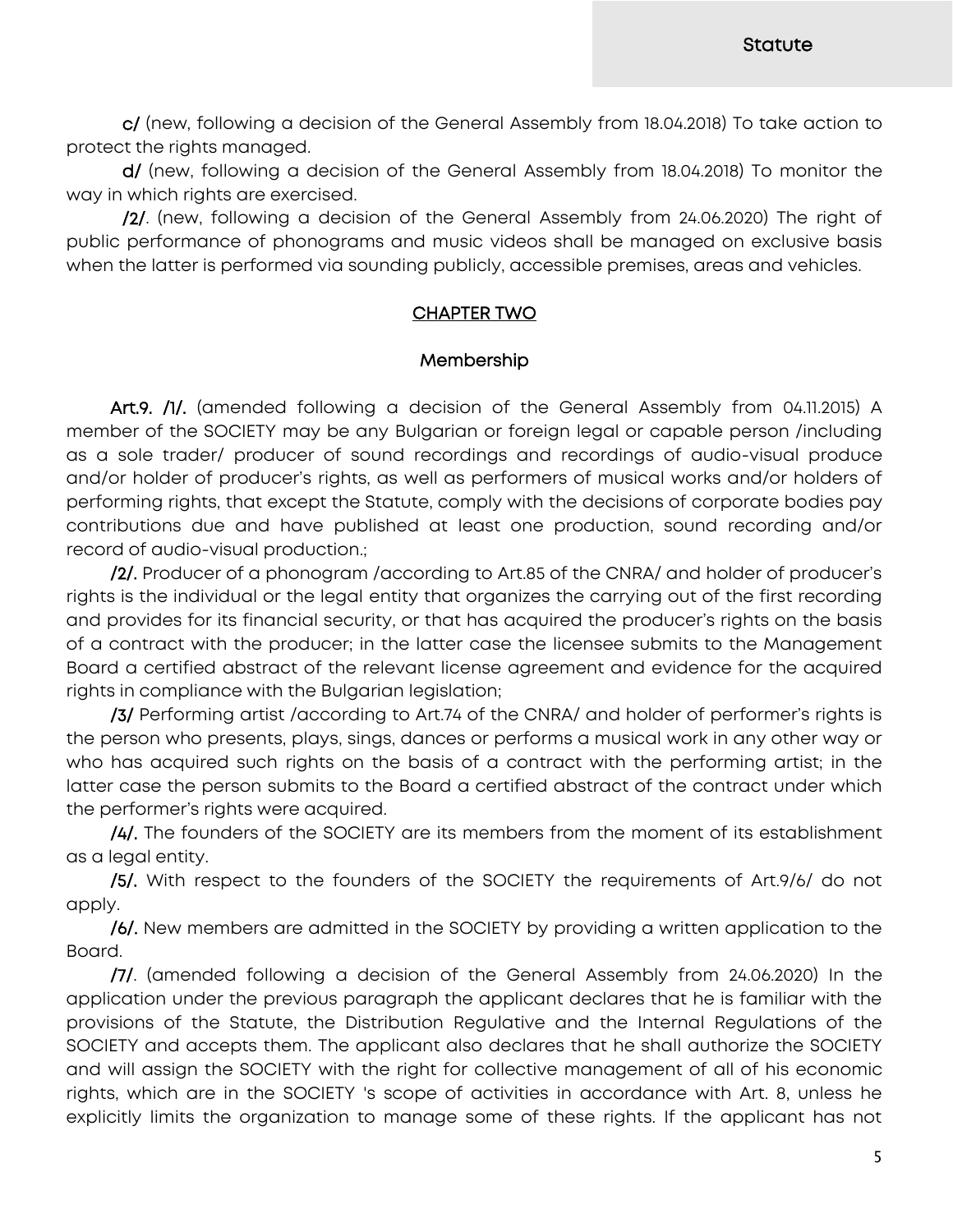explicitly limited the rights for public performance rights by sounding publicly, accessible premises, areas and vehicles from the collective management, it shall be presumed that he authorizes the SOCIETY to manage these rights on exclusive basis. For the term of the authorization the applicant cannot give permission for this type of use on his own, except for the cases, when the use shall be for non-commercial purposes. In this case the applicant must notify the SOCIETY within 7 days of date he gave his permission for the non-commercial use. The application under the previous paragraph should be supported by the relevant documents which which verify the circumstances referred to in Art. 9./1/, 9./2/ and Art.9 /3/ of this Statute, as well as a detailed list of right holder's repertoire/catalogue. An applicant individual, who assigns the SOCIETY with the collective management of both of his producers and performers rights, declares in what capacity he shall be member of the organization – as a producer or as an artist.

/8/. (new, following a decision of the General Assembly from 22.10.2013; from 04.11.2015). The documents under par. 6 and para. 7 are submitted for review and adoption by the Management Board, which considers applications for membership dedicated for their meetings three times a year as follows:. In January, in May and in September.

/9/. (new, following a decision of the General Assembly from 22.10.2013; 04.11.2015) The decision of the Management Board for adopting a new member of the SOCIETY is made by a simple majority of the present if the applicant meets the requirements of the Statute.

/10/. (new, following a decision of the General Assembly from 22.10.2013, amended 04.11.2015) If the Management Board refuses membership of a candidate for member, then the same may appeal the decision of the Management Board before the General Assembly, which shall consider and revise the appeal at the next scheduled meeting.

/11/. (new, following a decision of the General Assembly from 22.10.2013, amended 04.11.2015)General Assembly can exercise the power of the Management Board under art. 27 para. 1 point "t" to self-admit and expel members of the SOCIETY. Adoption of new member in the SOCIETY by the General Assembly shall be allowed when it is provided in the agenda and when an applicant meets the requirements of the Statute, which is established in a report of the Management Board after consideration of the documents under par. 6 and para. 7. The decision of admission and exclusion of SOCIETY'S members are taken by the General Assembly, by a simple majority of the present.

/12/. (new, following a decision of the General Assembly from 18.04.2018) MB and GA may refuse to accept as a member a person who wishes to authorize the organization to rights which do not fall within the scope of its activities. In this case the applicant shall be given a reasoned written refusal.

/13/. (new, following a decision of the General Assembly from 18.04.2018) /MB keeps a file for each of the members of the SOCIETY and updates it on a regular basis.

 Art.10. /1/ (amended following a decision of the General Assembly from 18.04.2018, amended following a decision of the General Assembly from 24.06.2020) With the act of his acceptance as a member of the SOCIETY and in accordance with the declared authorization in the application under Art. 9, sub. paragraph 7, each new member of the SOCIETY authorizes the organization and automatically assigns the SOCIETY with the collective management of all of his economic rights which are in the scope of the SOCIETY`s activities in accordance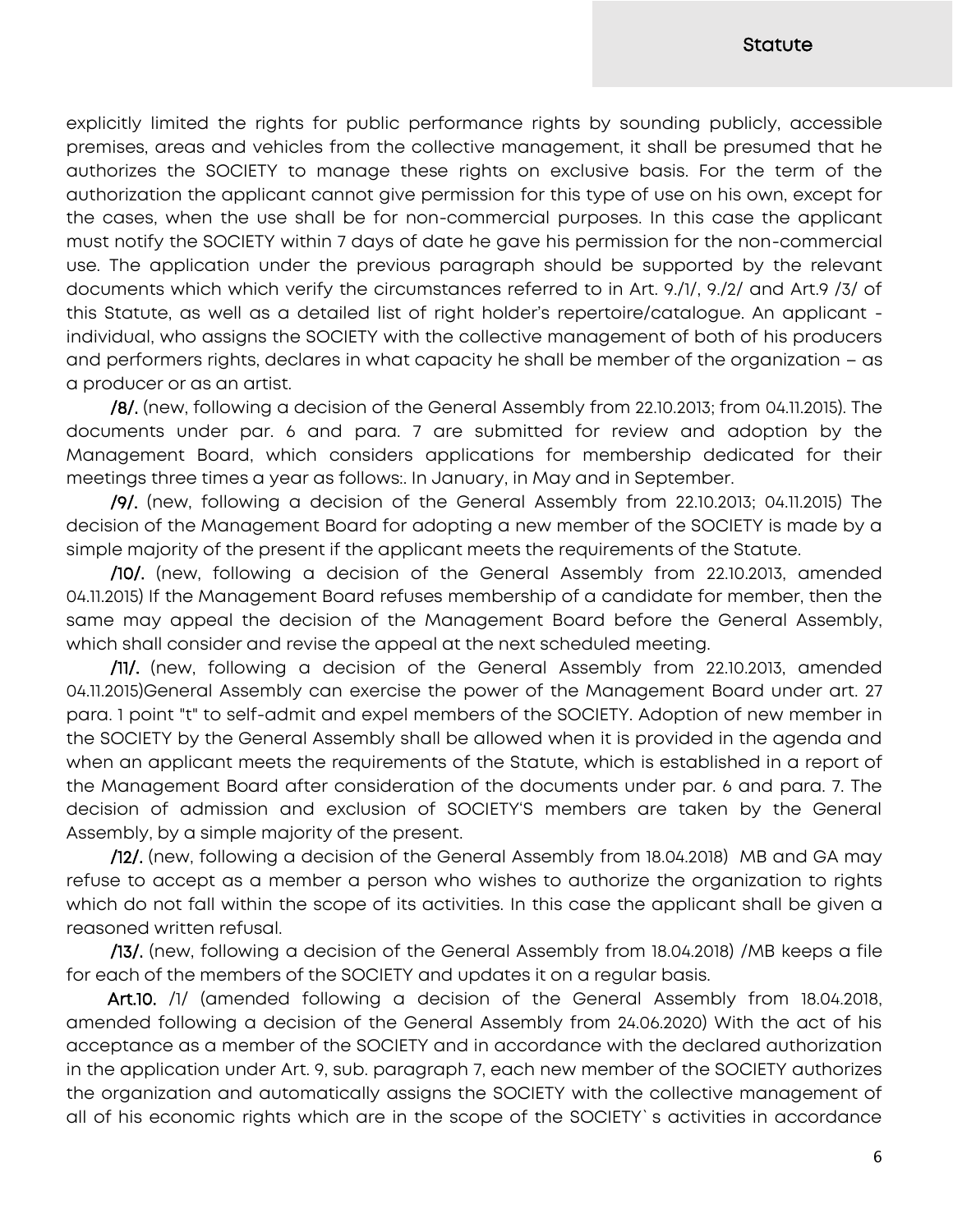with Art. 8, unless he explicitly limits the organization to manage some of these rights. The members assign their economic rights to the SOCIETY for collective management by contract in a form, approved by MB.

/2/ (new, following a decision of the General Assembly from 24.06.2020) Termination of the authorization for collective management of the categories of rights or types of rights, or its withdrawal shall be done via written notice which shall take effect from the beginning of the following calendar year.

Art.11. (amended following a decision of the General Assembly from 18.04.2018) Any member can terminate their membership in the SOCIETY voluntarily by submitting a written notification to the Board. The termination shall take effect from the beginning of the following calendar year. . The fees paid until the moment of termination are not refundable.

Art.12. /1/. A member of the SOCIETY can be dismissed, if they:

а/ roughly or repeatedly violate the Statute and fail to comply with the decisions of the SOCIETY's bodies.

b/ perform actions which harm the reputation of the SOCIETY and prevent it to achieve its objectives;

c/ abuse the financial resources of the SOCIETY;

/2/. A member of the SOCIETY can be dismissed on a proposal from the governing bodies or from another member of the SOCIETY.

/3/. The proposal, specified in the previous paragraph, should be motivated, prepared in writing and deposited before the Board.

/4/. The member who has been proposed for dismissal shall be informed of the deposited proposal. Until the convening of a General Assembly meeting they have the right to deposit before the Board their position in writing on the proposal for dismissal from the SOCIETY.

/5/. The proposal, specified in para.2, and the written position, specified in para.4, are reviewed at the first next meeting of the SOCIETY's General Assembly.

/6/. The decision for dismissal is made by the General Assembly by ordinary majority of the members of the SOCIETY who are present. The member to be dismissed shall not participate in the voting.

/7/. The funds, which were contributed until the time of the dismissal, shall not be subject to refund.

/8/. The fees paid until the moment of termination are not refundable.

Art.13. /1/. A member of the SOCIETY shall be dismissed by the General Assembly on the following grounds:

- In the event of infringement of the Bulgarian and/or international copyright legislation regarding recordings and/or performances incorporated within the recordings, recordings of music audiovisual works or other music video production, which has been established in due order by a competent body. In this case the membership shall be terminated when the respective judicial or administrative act comes into force;
- In the event of gross violation of the decisions made by the General Assembly and the Board of the SOCIETY, which has been proven beyond doubt. In this case, the SOCIETY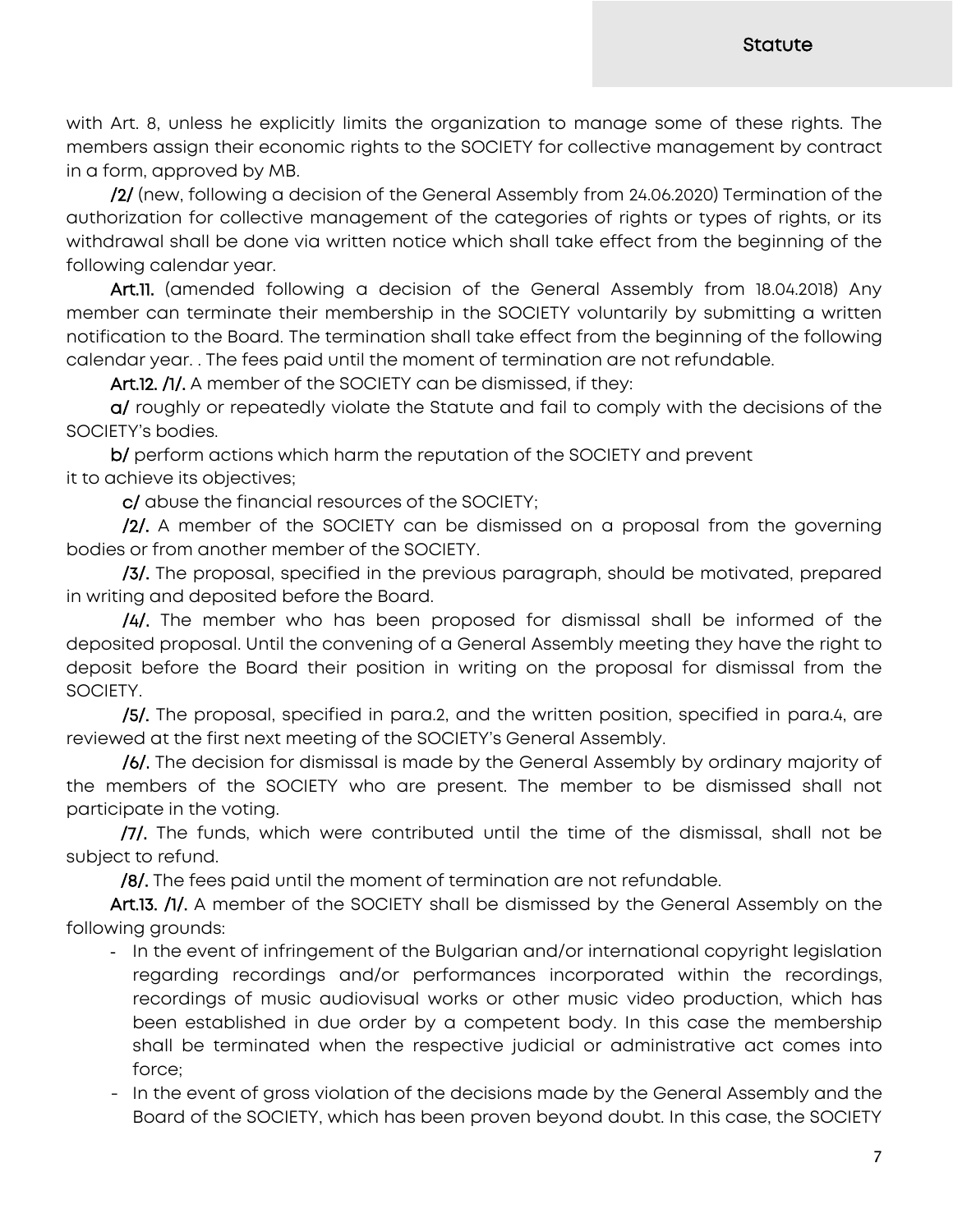imposes a sanction in an amount determined by the governing bodies, which is deducted by administrative order from the sums, subject to distribution.

/2/. The fees paid until the moment of termination are not refundable.

/3/. A member who has left the SOCIETY can be re-admitted 6 /six/ months after their leaving. The admission is conducted according to the general procedure, provided in the present Statute.

/4/. A member who was dismissed can be re-admitted to the SOCIETY 12 /twelve/ months after their dismissal. The admission is conducted according to the general procedure, provided in the present Statute.

/5/. A person whose membership was terminated on the conditions of para.1 cannot be re-admitted as a member.

Art.14. Membership is also terminated in the following:

/а/ upon the death of a member of the SOCIETY – individual, or their placement under judicial disability, as well as upon termination of the legal entity of an organization which is member of the SOCIETY or its bankruptcy.

/b/ upon cancellation due to:

- systematic failure to pay annual fees for the renewal of membership in the SOCIETY, the amount of which is determined by the General Assembly and can be verified from the financial and accounting records of the SOCIETY;

- and systematic failure to participate at the meetings of the General Assembly, which can be verified from the meetings' minutes.

Each membership termination upon cancelation is a matter of discussion and voting at the meeting of the General Assembly.

Art.15. Every member of the SOCIETY has the right:

a/ to participate in the activities and management of the SOCIETY, and to benefit from the results of its activity, pursuant to the provisions of this Statute;

b/ to elect and be elected in the governing bodies of the SOCIETY, pursuant to the provisions of the law and this Statute;

c/ to require cancellation of decisions and actions of the governing bodies of the SOCIETY which are illegal and contradictory to the Statute;

d/ to make proposals, objections and recommendations;

e/ upon request, to receive comprehensive information from the governing bodies about the overall activities of the SOCIETY;

f/ to seek and receive protection and assistance from the SOCIETY for all problems and controversial issues, arising in relation to the realization of its activities;

g/ to receive a membership certificate.

h/ (new, following a decision of the General Assembly from 24.06.2020) to authorize on his own use with non-commercial purpose of his works, the rights over which he has assigned to the SOCIETY for management. In this case, he must notify the SOCIETY within 7 days of the date he gave his permission for the non-commercial use;

i/ (new, following a decision of the General Assembly from 24.06.2020) to withdraw from the SOCIETY collective management of categories of rights and types of rights chosen by him,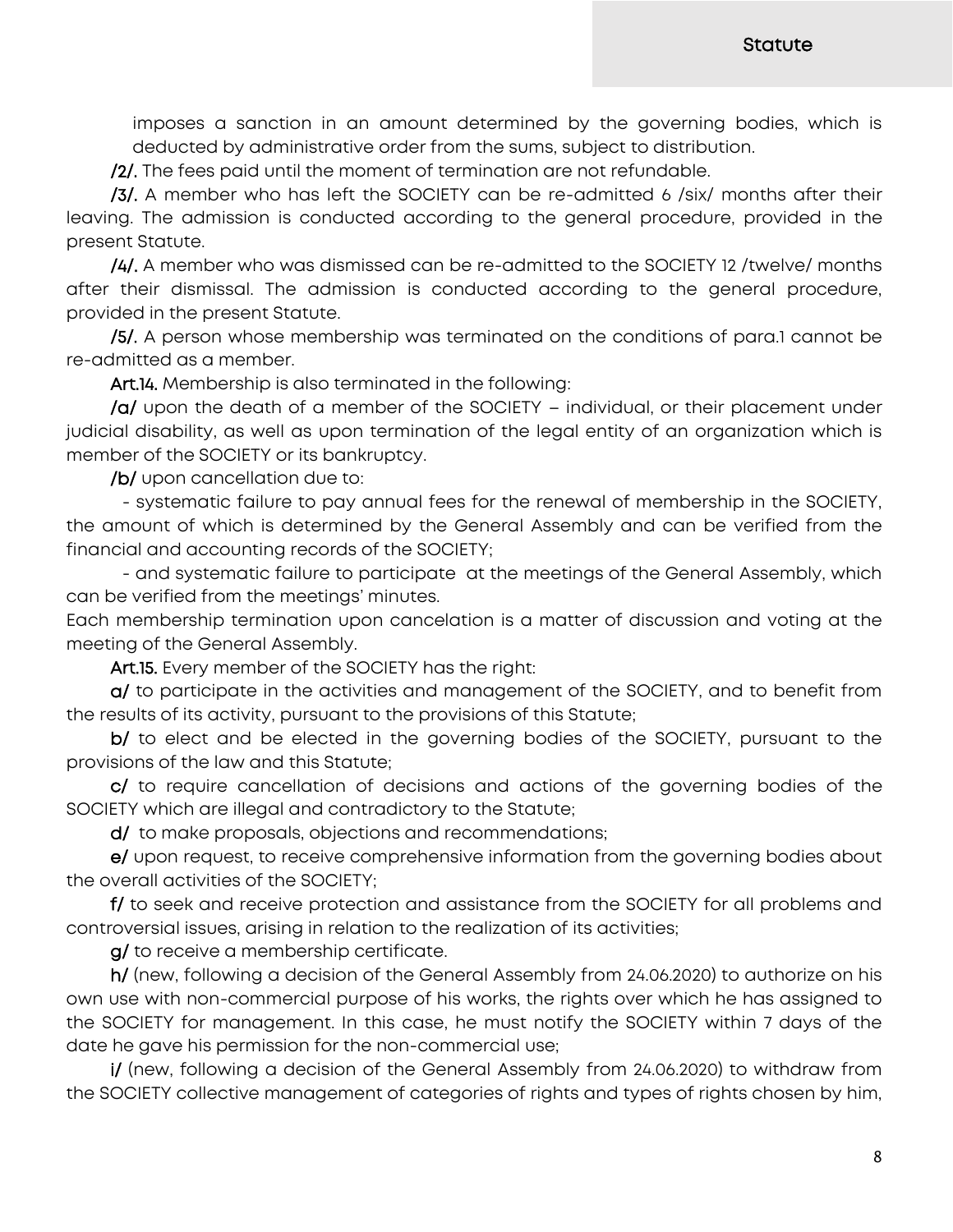in accordance with Art. 8, paragraph 1, p. a/ under the requirements of Art. 10 paragraph 2 of the Statute.

Art.16. Every member of the SOCIETY is obliged:

а/ to comply with the provisions of the Statute and execute the decisions of the SOCIETY's bodies;

b/ to conform its activity strictly to the requirements of the Bulgarian copyright legislation, as well as the international intellectual property acts when the Republic of Bulgaria is involved as a party.

c/ to provide assistance for the implementation of the SOCIETY's objectives;

d/ to participate in the overall activities of the SOCIETY;

e/ to protect and endorse the good reputation of the SOCIETY, and not to perform activities which can prevent the achievement of the SOCIETY's key objectives and tasks.

f/ to pay regularly the annual membership fees, determined by the General Assembly, for the renewal of membership in the SOCIETY;

g/ (amended following a decision of the General Assembly from 04.11.2015) to take part in the meetings of the General Assembly or of the Management Board, as member of the Managing Board of the SOCIETY, or to send a written authorized representative;

h/ to register in timely manner any change in their repertoire/catalogue in the SOCIETY;

i/ to inform the SOCIETY in timely manner of any changes with respect to their entity (name, domicile and registered address, address for business communication, representation, etc.) and, in the event that these changes are subject to filing, to present a certified copy of the document which verifies their filing.

### CHAPTER THREE

### Bodies of the SOCIETY

Art.17 /1/. (amended following a decision of the General Assembly from 04.11.2015; from 18.04.2018) The bodies of the SOCIETY are the General Assembly, the Management Board and the Supervisory Body.

/2/. The operative management of the SOCIETY is performed by the Executive Director.

/3/. The SOCIETY is represented by the President of the Management Board and the Executive Director, together or separately, according to the powers given to them by the law, the Board and the present Statute.

### General Assembly

Art.18. The supreme body of the SOCIETY is the General Assembly.

Art.19. The General Assembly consists of all members of the SOCIETY or their lawful representatives, as every member is entitled to one vote.

Art.20. /1/. The meetings of the General Assembly can be regular or special.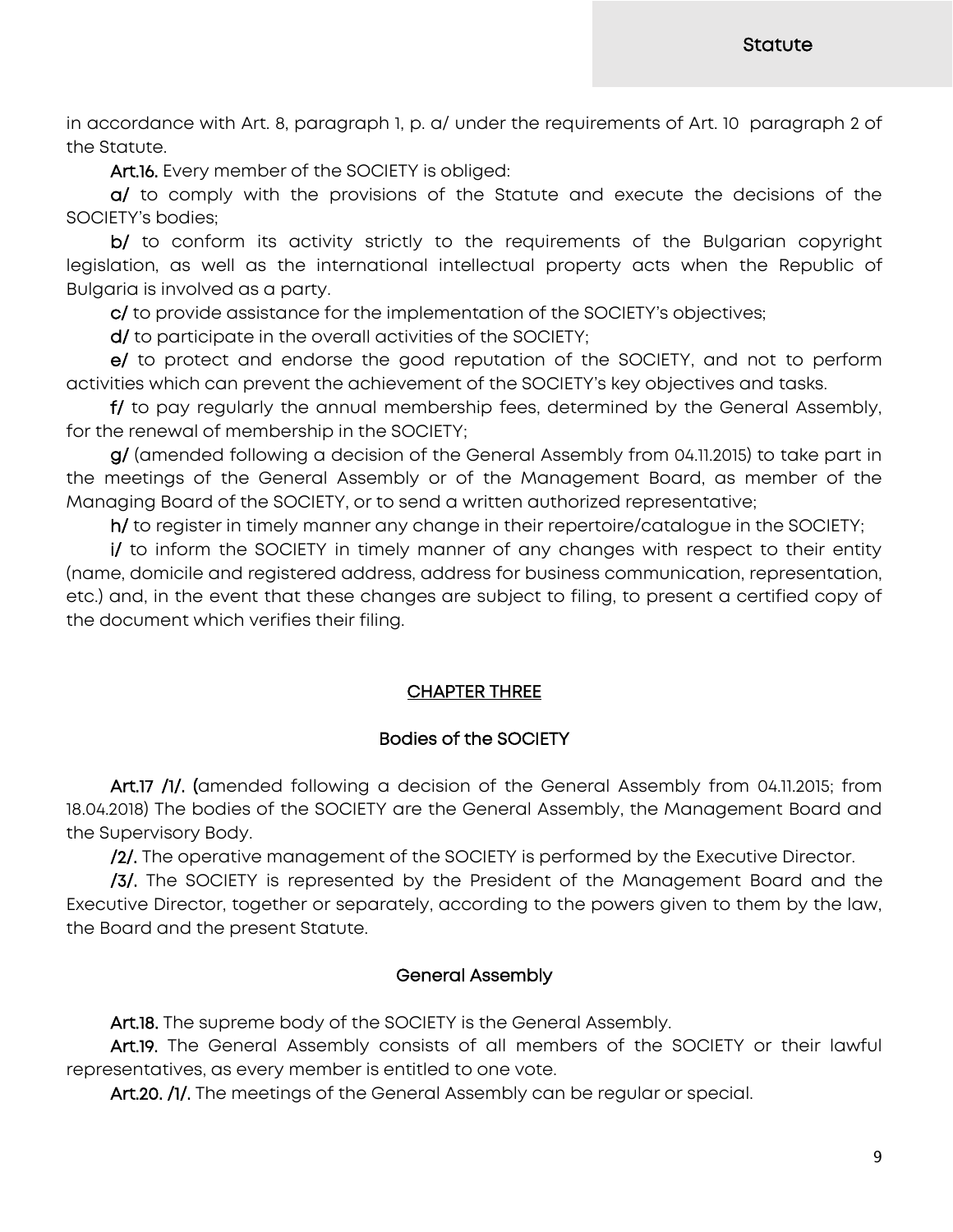/2/. The General Assembly is convened to a regular meeting by the Board at least once a year in the city where the SOCIETY's domicile is.

/3/. (amended following a decision of the General Assembly from 04.11.2015; from 18.04.2018) Extraordinary meetings of the General Assembly are convened if necessary by the Management Board after request of the Management Board or its Chairman, Supervisory Body of 1/3 /one-third/ of the SOCIETY'S members. If after submission of the request the Management Board within two weeks does not send a written notice convening a General Meeting, the same shall be convened by the court at the headquarters of the SOCIETY upon written request of the interested person/people listed in the previous sentence.

### Art.21. /1/. The General Assembly:

а/ adopts, amends and supplements the Statute and adopts other internal acts;

b/ resolves issues related to the transformation and dissolution of the SOCIETY;

c/ (amended following a decision of the General Assembly from 04.11.2015; from 18.04.2018) determines the number, elects and dismisses the members of the Board and the Supervisory Body;

d/ (amended following a decision of the General Assembly from 04.11.2015; from 18.04.2018) reviews, discusses and approves the annual and periodic reports of the Board and the Supervisory Body's report, and determines the amount and manner of payment of the annual material membership fees.

e/ adopts the annual budget by items;

f/ (amended following a decision of the General Assembly from 04.11.2015) accepts and expels members in cases of Art. 9, para. 11 and takes decisions on membership termination upon cancelation in accordance with Art. 14 letter b);

g/ (amended following a decision of the General Assembly from 18.04.2018) approves, amends and supplements the rules for the distribution of remuneration among right holders, proposed by the Board, including the total amount of the admissible deductions for the respective calendar year, outside the operating expenses of the SOCIETY, for the funds created by the SOCIETY as pert art.7, para.13 of the Statute;

h/ approves the main directions in the development of the SOCIETY and adopts the annual work program;.

i/ (amended following a decision of the General Assembly from 18.04.2018) makes decisions about :

i. (new, following a decision of the General Assembly from 18.04.2018) the rules for the use of amounts that can not be distributed;

ii. (new, following a decision of the General Assembly from 18.04.2018) the overall investment policy of the SOCIETY on revenue from collective rights management and from the invested revenue generated by collective management of rights;

iii. (new, following a decision of the General Assembly from 18.04.2018) the general policy of the SOCIETY on deductions from collecting revenue from collective rights management and any revenue from the investment of that revenue;

iv. (new, following a decision of the General Assembly from 18.04.2018) the use of amounts that can not be distributed;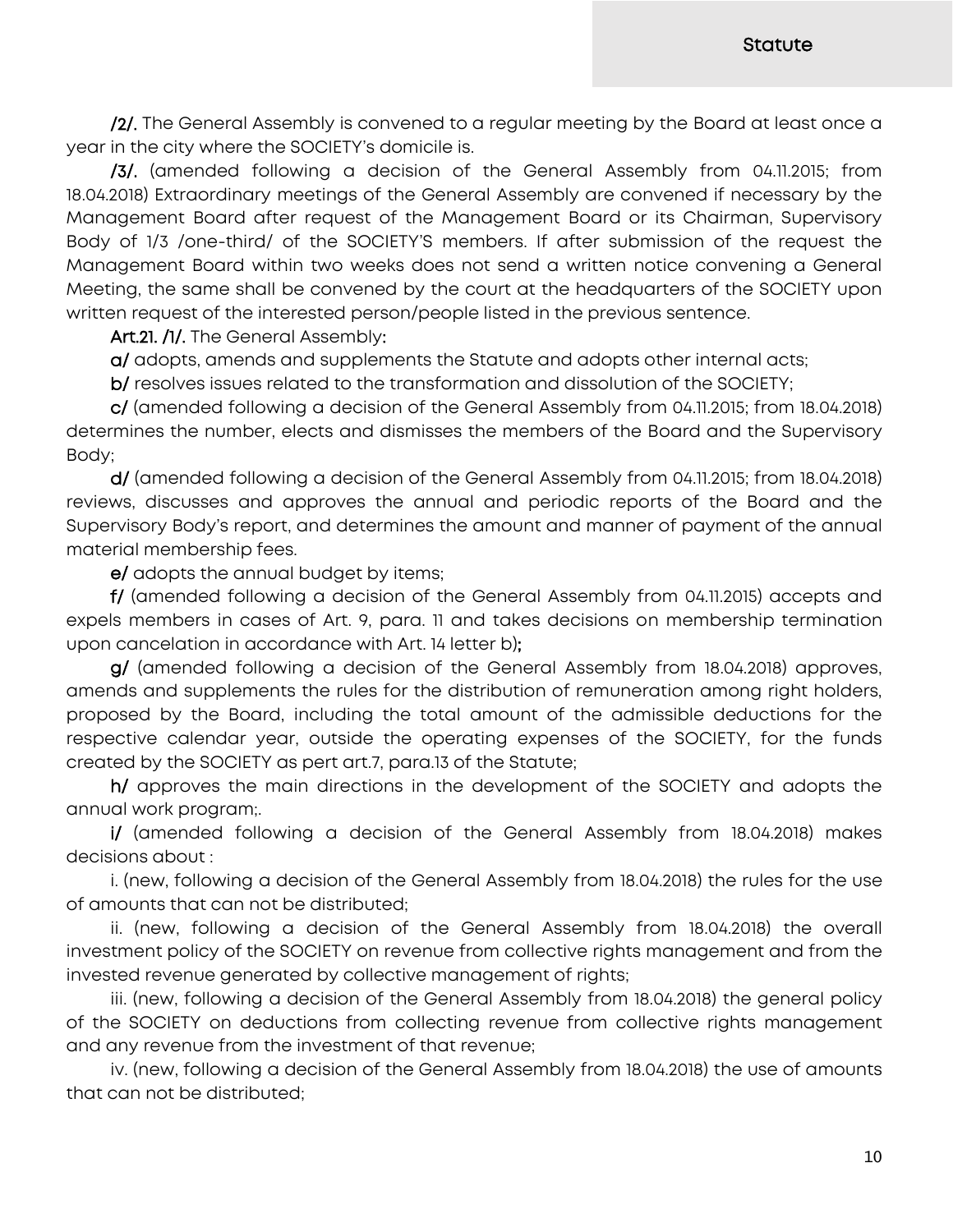v. (new, following a decision of the General Assembly from 18.04.2018) the risk management policy;

vi. (new, following a decision of the General Assembly from 18.04.2018) the approval of any acquisition, sale or mortgage of the real estate of the SOCIETY;

vii. (new, following a decision of the General Assembly from 18.04.2018) the approval of any merger, association, the formation of subsidiaries and the acquisition of undertakings, shares or rights in other undertakings;

viii. (new, following a decision of the General Assembly from 18.04.2018) the approval of proposals for borrowing, lending and providing collateral for loans related to the organization's activities

j/ revokes decisions of the SOCIETY's other bodies which contradict the law, the Statute, or other internal acts regulating its activities;

k/ (amended following a decision of the General Assembly from 24.04.2013) determines the organizations-beneficiaries of the SOCIETY's funds as pert art.7, para.13 of the Statute;

l/ (new, following a decision of the General Assembly from 04.11.2015 repealed following a decision of the General Assembly from 18.04.2018))

m/ (new, following a decision of the General Assembly from 18.04.2018) approve the amount of remuneration and other benefits that members of the Management Board and the Supervisory Body receive from the SOCIETY;

n/ (new, following a decision of the General Assembly from 18.04.2018) appoint and dismisses a registered auditor;

o/ (new, following a decision of the General Assembly from 18.04.2018) approves the annual report;

p/ (new, following a decision of the General Assembly from 18.04.2018) determines the criteria, terms and conditions for the provision of social, cultural or educational services;

q/ (new, following a decision of the General Assembly from 18.04.2018) decides to terminate the organization.

/2/. (amended following a decision of the General Assembly from 24.04.2013; from 18.04.2018) The powers of the General Assembly, specified in para.1, subpara. а/, b/, c/, d/, e/, j/ k/ and q) may not be assigned to other bodies of the SOCIETY.

/3/. (new, following a decision of the General Assembly from 18.04.2018) The General Assembly may delegate the powers under par. 1, pt. i/, letters "v", "vi", "vii" and "viii" to the Supervisory Soard.

/4/. (new, following a decision of the General Assembly from 18.04.2018) The General Assembly may delegate the powers under par. 1, letter n/ to the Management Board.

Art.22. The General Assembly is convened by the Board by a written notice published on the SOCIETY's website at least one month before the set date for the General Assembly meeting. The notice specifies the agenda, date, time and place of the General Assembly meeting, and on whose initiative it is convened.

Art.23. /1/. The General Assembly shall be considered legally convened and conducted, if at least a half of all members of the SOCIETY are present.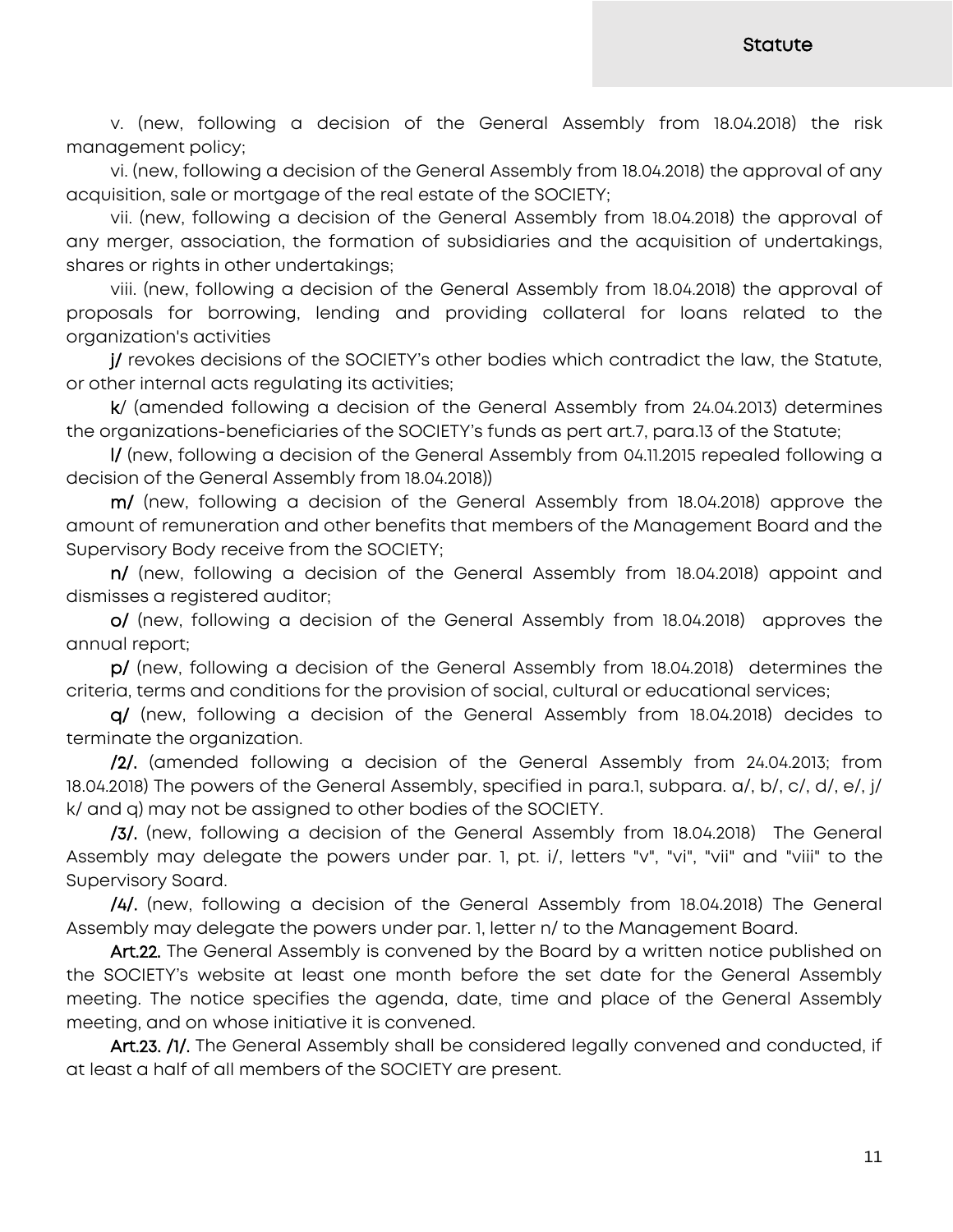/2/. In the absence of a quorum, the meeting is postponed for one hour later at the same place and on the same agenda, and is considered legally held, regardless of the number of SOCIETY's members present.

Art.24. /1/. Each member is entitled to one vote.

/2/. Voting is open and carried out by show of hands, except in the election of the governing bodies when voting is secret. Secret voting when deciding other issues can be permitted by a unanimous decision of all members present.

/3/. The decisions of the General Assembly concerning the amendment and supplementation of the Statute and the transformation and dissolution of the SOCIETY are made by a qualified majority of 2/3 /two thirds/ of the members present.

/4/. All other issues are decided by ordinary majority of the members present.

/5/. The General Assembly cannot make decision about issues which are not part of the agenda, announced in advance in the written notice for convening the meeting.

/6/. (amended following a decision of the General Assembly from 18.04.2018) The provision of the previous paragraph shall not apply when the issues concern the dismissal of Board members or the Supervisory Body and the election of new members to take their places.

/7/. (amended following a decision of the General Assembly from 18.04.2018) Each member of the SOCIETY can be represented at the meeting by proxy on the basis of a decision of its governing bodies and by explicit written letter of proxy, valid for the respective meeting of the General Assembly, which defines the scope of its representative authority and is presented no later than the beginning of the respective General Assembly meeting, in case that this not leads to a conflict of interest A conflict of interest exists whenever the authoriser and the authorized person belong to different categories or groups of rightholders. Representatives of members of the General Assembly cannot be individuals who are considered related parties under the Commerce Act to entities, which are users under the CNRA, as well as individuals who are connected in other way with such users, including individuals who participate in any way in users' organizations, or are agents, consultants, external associates of such users or their organizations. One proxy cannot represent more than two members at the meeting. Re-authorization of third parties is not allowed.

/8/ At every meeting of the General Assembly minutes are drawn up, signed by the Chairman of the meeting and the person preparing the minutes (secretary) who are both responsible for its true content. Abstracts from the decisions are added to the minutes, and are also signed by the Chairman of the meeting and the secretary. The minutes and the attached written materials regarding the convening and the conducting of the meeting are registered in a book for this purpose.

Art. 24a. (new, following a decision of the General Assembly from 26.05.2021) /1/. The Management Board may decide to conduct the General Assembly meeting remotely in certain situations such as state of emergency, pandemic situation, or measures and official restrictions, that do not allow or prevent meetings in-person, or in other circumstances if the Management Board decides that conducting meetings in-person is impossible. The members who participate remotely shall be deemed present and in attendance at the General Assembly. The General Assembly meeting cannot be held simultaneously in-person and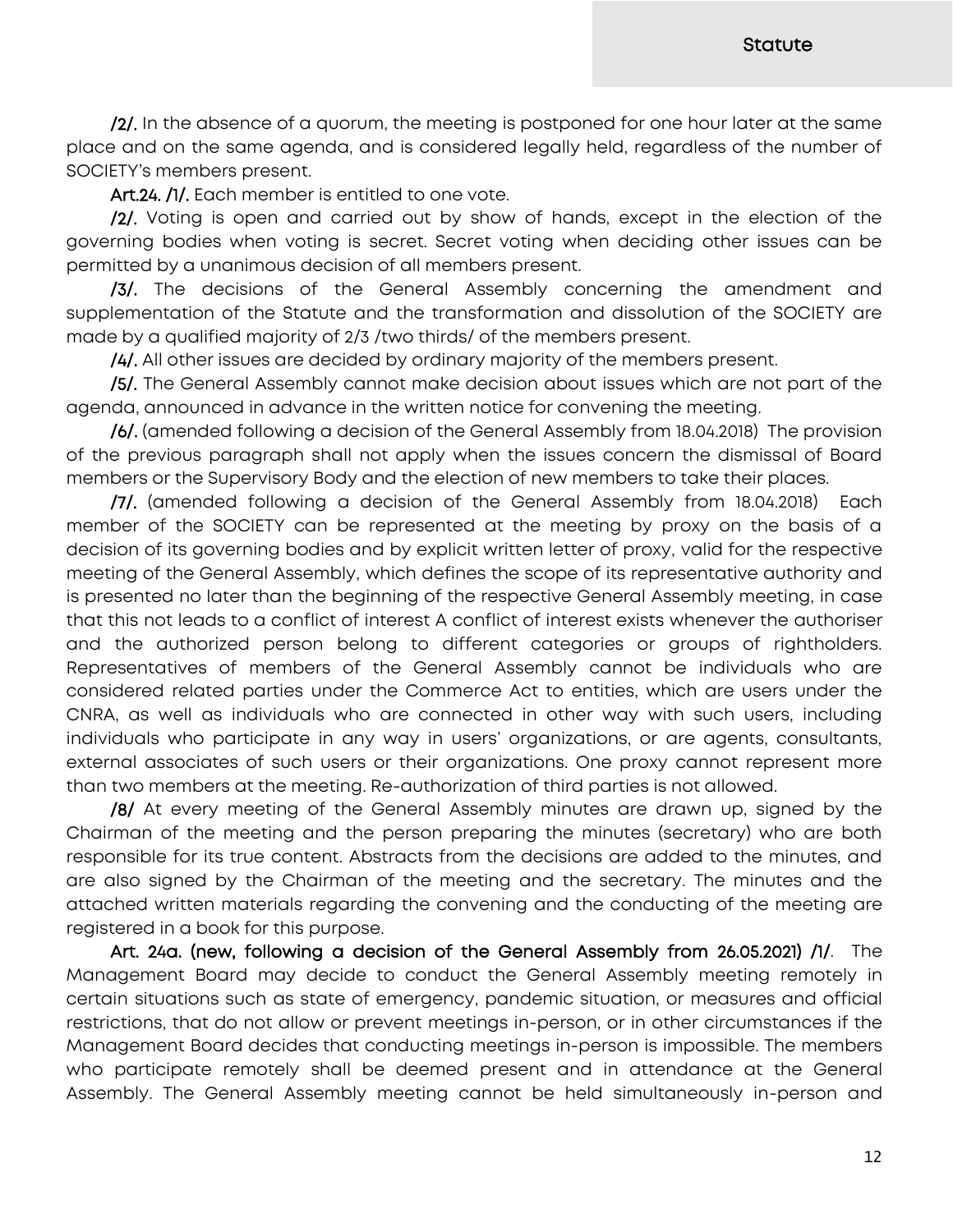remotely. The General Assembly meeting cannot be held remotely if the decisions made on the meeting are subject to entry in the Commercial Register.

/2/. The Management Board undertakes the necessary measures to ensure the direct remote participation via online video communication and electronic means which provide secure connection for all attending members of the General Assembly and allows them to directly, simultaneously and continuously hear and see each other, regardless of their physical location, and thus the connection guarantees the participation and identification of every single member of the General Assembly and his right to vote in accordance with the requirements for quorum and individual voting.

/3/. In order to participate in the meeting via online connection each member must register with the personal electronic address he hasused for his registration as a member of the SOCIETY, following the instructions in the written notice for convening themeeting. By submitting his electronic statements and with his participation in the General Assembly meeting, the member agrees that these statements are equivalent to a handwritten signature in accordance with the principles of the Electronic document and Electronic Тrust Services act. If a member is represented by a proxy, a power of attorney should be presented in the administrative office of the SOCIETY no later than 5 working days before the scheduled date of the General Assembly meeting. For the purposes of the proxy's participation in the General Assembly meeting, his email address must be stated in his power of attorney.The quorum for participation in the General Assembly meeting is set in accordance with the number of the registered members.

/4/. At the start of the meeting the Chairman of the Management board announces the manner in which the meeting shall be conducted and the members shall vote considering the technical characteristics of the software which would be used for conducting the meeting online in accordance with with the requirements of Art. 2. Third parties re-authorization during the meeting is not permitted.

/5/. For each of the remotely conducted meetings a video recording shall be made on an electronic device and shall be attached to the meeting minutes which shall be written under Art. 24 /8/

### Management Board

Art.25. A supreme executive body of the SOCIETY is the Management Board.

Art.26. /1/. (amended following a decision of the General Assembly from 18.04.2018) The Board of the SOCIETY consists of 9 /nine/ people – legal representatives or expressly authorized representatives of the legal entity members, or sole proprietors, or individuals, and are elected by the General Assembly for a term of three years.

/2/. (amended following a decision of the General Assembly from 18.04.2018) For members of the Board cannot be elected:

- individuals who are owners, shareholders or participants in the governance of legal entities which are users under the CNRA, as well as individuals who are representatives or legal advisers of such users by contract;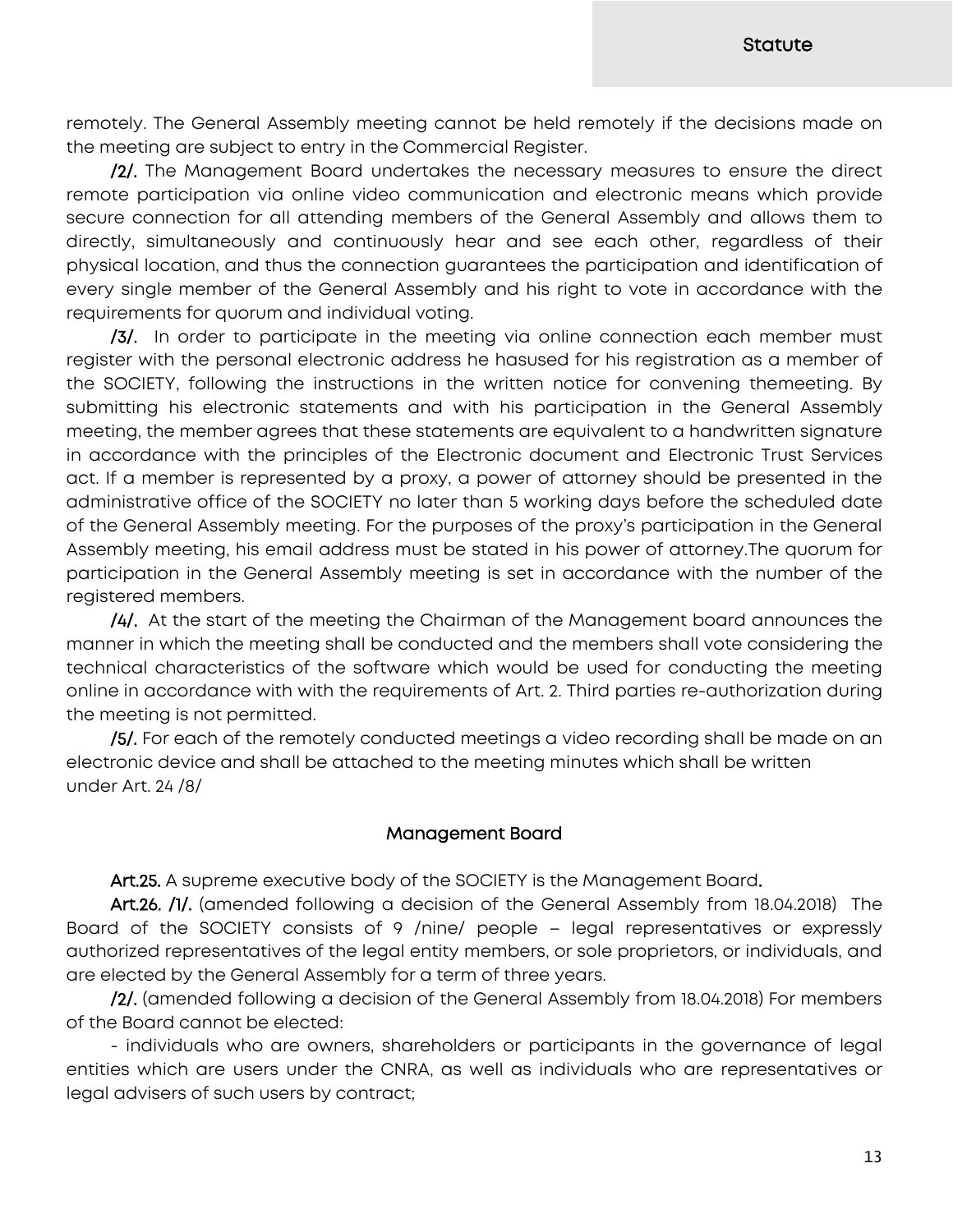- (amended following a decision of the General Assembly from 04.11.2015) Persons who were not members of the SOCIETY at least one year before the date of the election for members of the Management Board. This provision shall not apply whenchanging the legal entity which represents already registered repertoire

- individuals who were not present at the elective meeting of the General Assembly, unless they have notified in writing and in advance the General Assembly that they agree to be nominated and elected as a member of the Board, and have authorized in writing another person to represent them at the meeting.

- individuals who are not Performing artists but have acquired performing rights on the basis of a contract with performing artists in accordance with Art. 9 para. 3.

/3/. The members of the Board may not be related by marriage or kinship up to third degree by direct and collateral line.

/4/. The members of the Board are elected by explicit motivated nomination made by another member of the General Assembly of the SOCIETY, as the very election of the nominated applicants shall be voted in secret.

/5/ (new, following a decision of the General Assembly from 18.04.2018) Any person who is proposed to be a member of the Management Board before the election shall submit to the General Assembly a declaration on the absence of obstacles for which he/she can not be chosen according par. 2 and 3 as well as for circumstances under art. 30a, p. 1 and p. 4.

Art.26a /1/. In order to ensure a balance of interests in the governing bodies of the SOCIETY, the members of the Board are elected by and assigned to quotas, as follows:

/а/ producers' interest quota – for a Board member in the producers' interest quota can be elected an individual who is a holder of producers' rights only or who produced recordings in a volume, exceeding the volume of all recordings, where their performances as performing artist are incorporated. When determining the quality of a given member with regard to meeting the criteria for participation in the producers' interest quota, the repertoire registered in the SOCIETY is taken into account, including the repertoire registered ex-officio under the Distribution Regulatives of the SOCIETY. From the producers' interest quota in the Board of the SOCIETY are elected a total of 4 /four/ members, of whom:

- 3 /three/ members of the SOCIETY holding the biggest share in the distribution participate in the Board by right (producers by volume category). In the latter case distribution shall mean the distribution, performed by the SOCIETY for the last year up to the date of election of the new Management Board for which distribution is performed. The person granted the right of nomination within this category is the representative of the legal entity or the sole proprietor, under whose name is registered the repertoire in the SOCIETY by the date of the meeting for elections of the General Assembly. This provision enters into force and applies as of the date of its adoption by the General Assembly.

- 1 /one/ is elected by all members of the SOCIETY falling within the producers' interest quota according to the criterion, specified in letter 'a' (producers by election category).

/b/ performers' interest quota – for a Board member in the performers' interest quota can be elected an individual who is a holder of performers' rights only and who does not fall within the restrictions set out by Art. 26, Para. 3, Subpara. 4, or who produced recordings in a volume, smaller than the volume of all recordings, where their performances as performing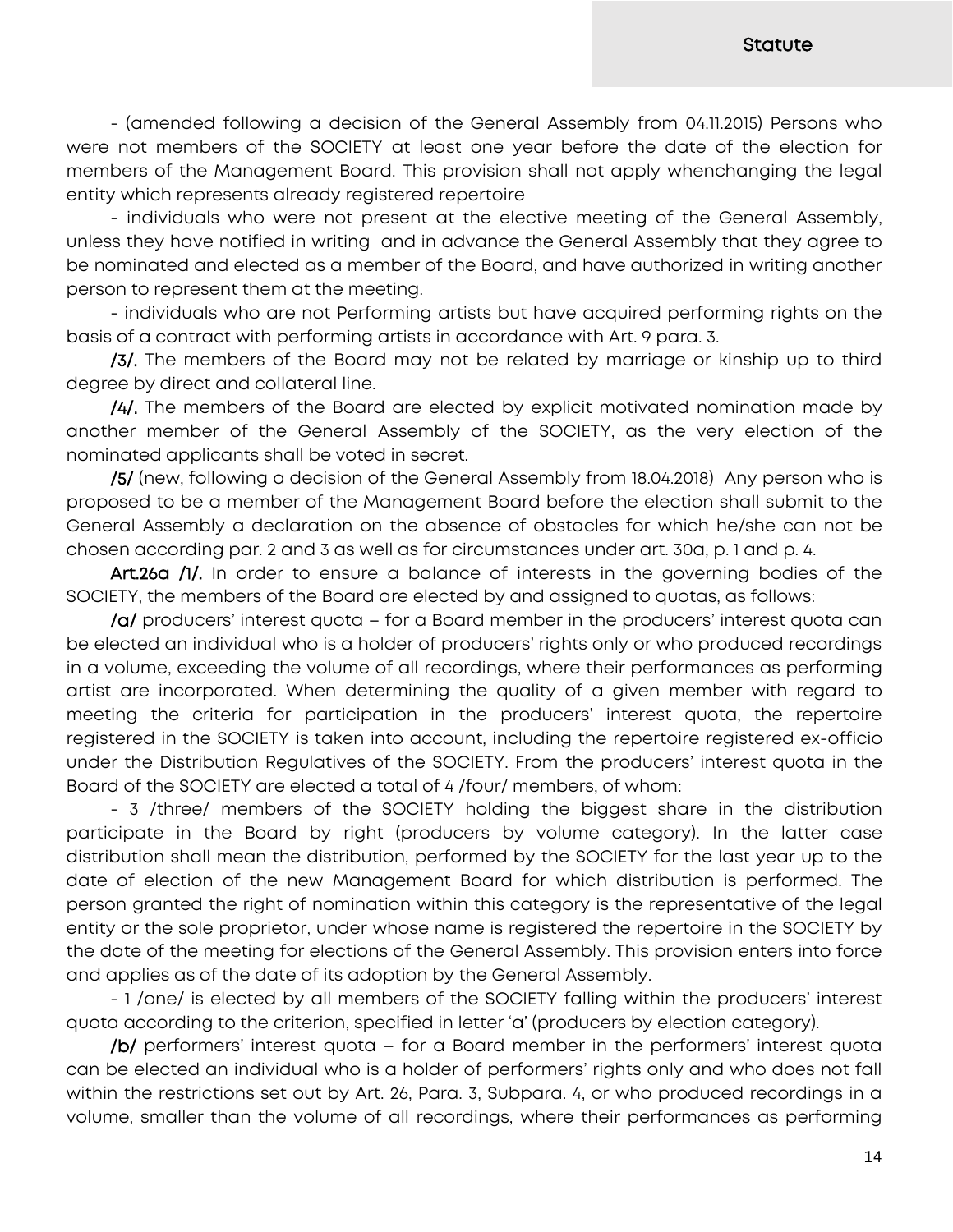### **Statute**

artist are incorporated. When determining the quality of a given member with regard to meeting the criteria for participation in the performers' interest quota, the repertoire registered in the SOCIETY is taken into account, including the repertoire registered ex-officio under the Distribution Regulatives of the SOCIETY. From the performers' interest quota in the Board of the SOCIETY are elected a total of 4 /four/ members.

/c/ balanced interest quota – for a Board member in the balanced interest quota can be elected an individual who is a holder of both producers' and performers' rights upon their own and other recordings, where the volume of own recordings (which incorporate their own performances as a performing artist) is about the same as the volume of other recordings (which incorporate performances by other performing artists).When determining the quality of a given member with regard to meeting the criteria for participation in the balanced interest quota, the repertoire registered in the SOCIETY is taken into account, including the repertoire registered ex-officio under the Distribution Regulatives of the SOCIETY. From the balanced interest quota in the Board of the SOCIETY is elected 1 /one/ member.

/2/. In case a member of the SOCIETY, who meets the criteria for participation in the producers' interest quota, also holds more than 100 (one hundred) recordings in their quality as a performing artist, which are registered, including ex-officio under the Distribution Regulatives of the SOCIETY, then this member has the right to choose in advance in which quota to be nominated and elected.

/3/. Up to the date of the respective meeting of the General Assembly for reporting and election the Executive Director of the SOCIETY shall submit the following to all members of the General Assembly:

- a detailed record, containing the names of the first four members of the SOCIETY who hold the biggest share in the distribution, as specified above;

- a nominal list of the members of the SOCIETY who meet the criteria for filling the producers' interest quota, according to para.1, letter 'a' above, and of those of them who hold more than 100 (one hundred) registered phonograms in their quality as performing artists, according to para.2 above;

- a nominal list of the members of the SOCIETY who meet the criteria for filling the performers' interest quota, according to para.1, letter 'b' above;

- a nominal list of the members of the SOCIETY who meet the criteria for filling the balanced interest quota, according to para 1, letter "c" above.

/4/. If when determining the quality of a given member with regard to meeting the criteria for participation in the producers' and the performers' interest quota, it becomes evident that according to the repertoire registered in the SOCIETY, including the repertoire registered ex-officio under the Distribution Regulatives of the SOCIETY, a given member holds an equal number of registrations in their two capacities, they can participate in the nomination and election of Board members in the balanced interest quota.

/5/. The individuals, who meet the criteria for filling the quota of producers' interest and were not elected as a regular or reserve member of the Board in the category 'producers by volume', can be nominated and elected in the category 'producers by election'.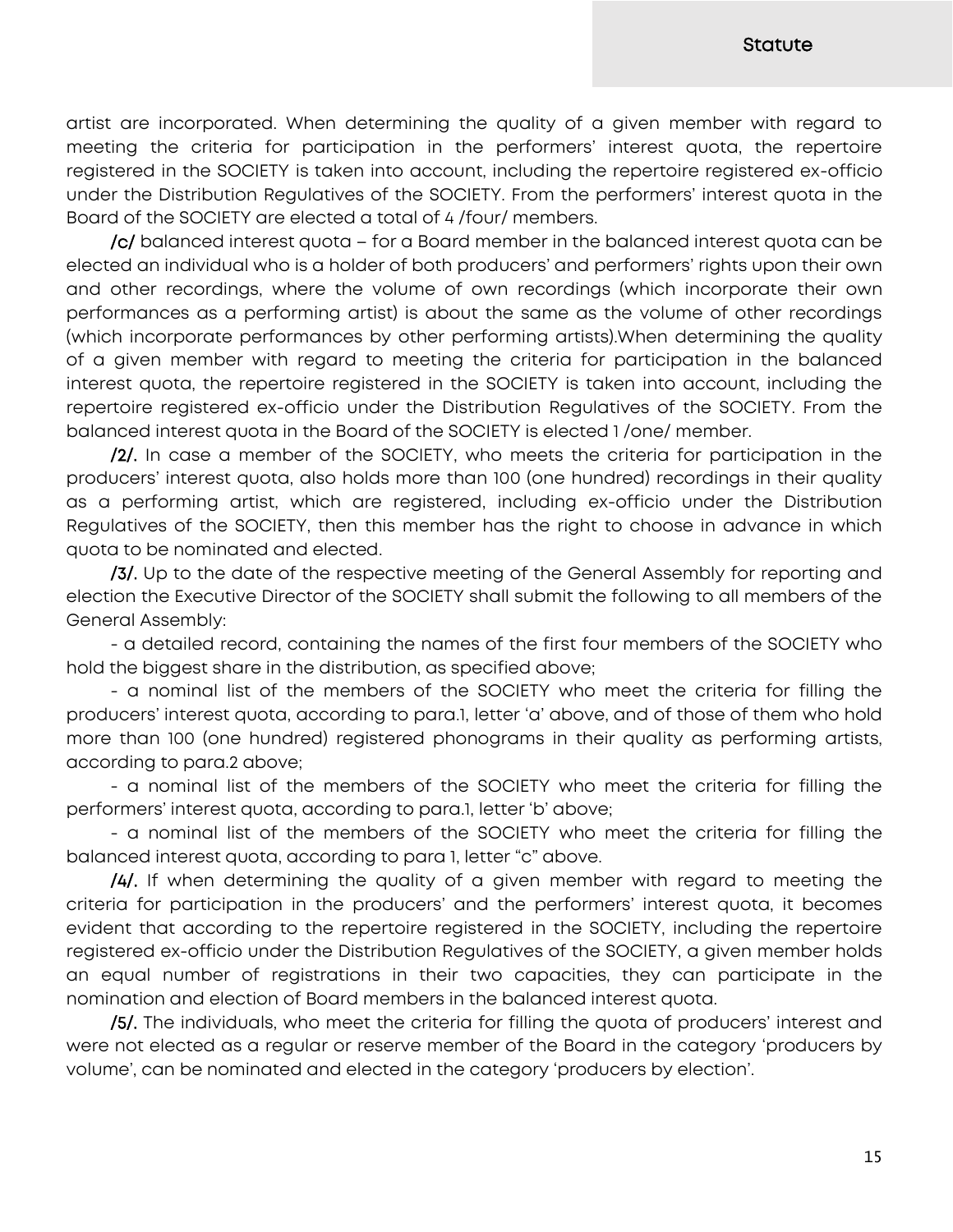/6/. (amended following a decision of the General Assembly from 04.11.2015) In the composition of the Management Board cannot be elected member in case that more than 20% of its repertoire is a joint repertory with another member of the Management Board.

/7/. If there are related parties as per §1 of the Additional Provisions of the Commerce Act, who were elected in any of the above specified quotas (producers' interest quota – categories by volume or by election, performers' interest quota and balanced interest quota) the person who has less votes among the related parties shall be replaced by the person elected next in the respective quota.

/8/. If there is more than one holder of producers' rights – a member of the SOCIETY who holds rights to a specific catalogue which is registered in the SOCIETY's repertoire, the right to participate in the Board goes to the co-holder who was nominated in advance by the coholders of rights of the respective catalogue in a special declaration deposited before the General Assembly of the SOCIETY. If the co-holders haven't deposited a declaration as per the previous sentence, the right to participate in the Board goes to the co-holder who received more votes from the General Assembly.

/9/. In order to ensure the smooth functioning of the Board, the General Assembly elects six reserve members:

/a/ two in the producers' interest quota (categories by volume and by election) – one of them being a member by right from the category producers by volume (the fourth in line member of the SOCIETY who holds the biggest share in the distribution as per Para. 1, letter "a", first sub-item) and one from the category producers by election;

**/b/** two in the performers' interest quota.

/c/ two in the balanced interest quota.

/10/. The individual, who collected the most votes among the regular Board members nominated, but was not accepted in the relevant quota, can be elected as a reserve member of the Board in accordance with the previous paragraph. If the number of nominated people corresponds to the number of elected people in the relevant quota, the reserve member shall be elected according to the procedure for election of regular members. A reserve member shall become a regular member of the Board if there are circumstances leading to an early termination of the mandate of a regular member from the respective quota in the Board. The reserve member shall function as a regular member of the Board for the remainder of the mandate of the Board.

Art.26b /1/. The Board elects a Chairman of the Board among its members.

/2/. Only one representative of each legal entity member can participate in the Board.

/3/. The mandate of a Board member is terminated earlier by the Board, and the member in question is replaced by a reserve member of the Board elected by the General Assembly in the following cases:

а/ at his request expressed in written notice before the Board, if there are important reasons;

b/ lasting inability to perform their obligations or placement under judicial disability;

c/ termination of the membership in the SOCIETY of the individual or the legal entity they represent;

d/ acting in conflict with their obligations under in the present Statute;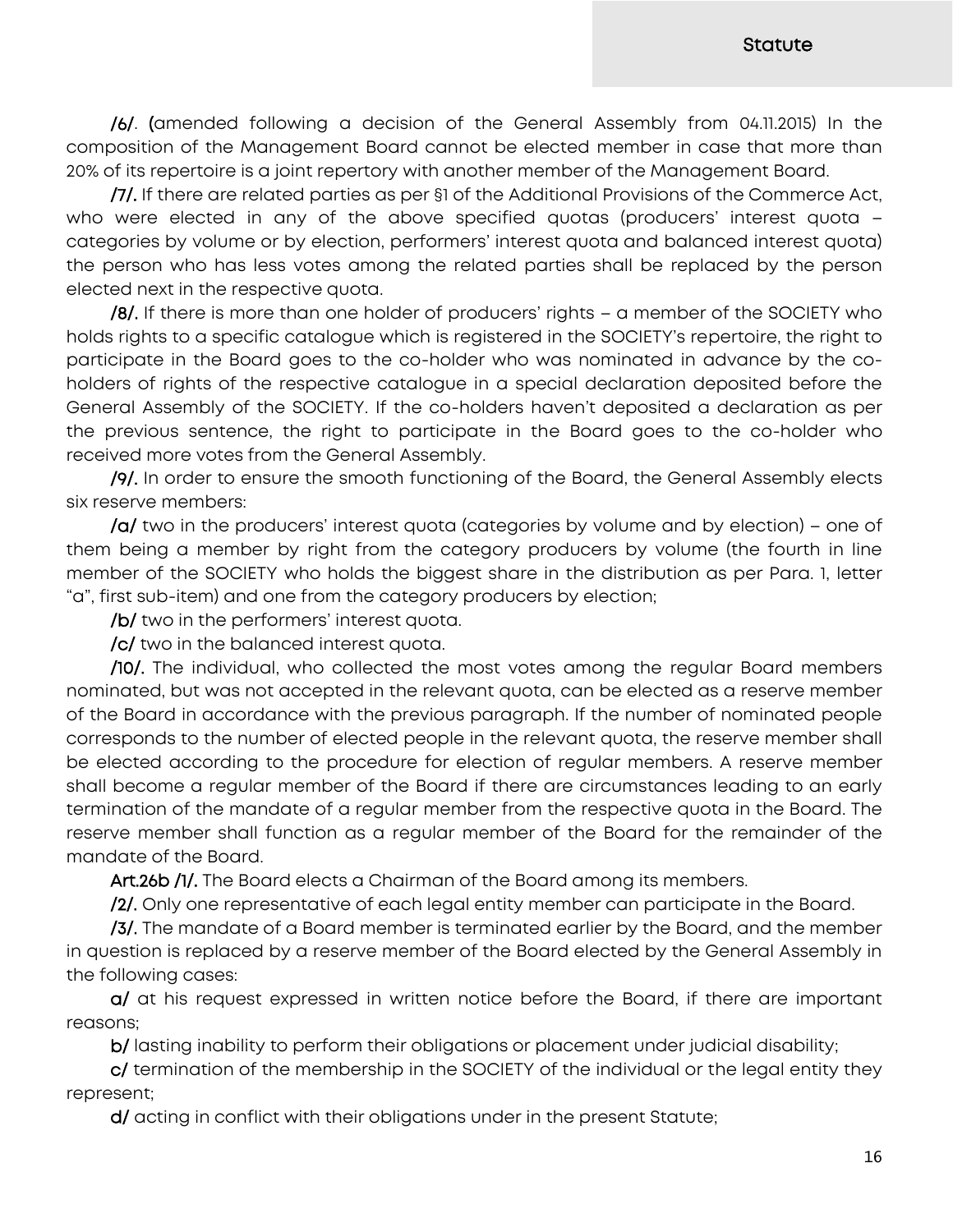e/ absence from more than 50% of the meetings of the Board for the respective period of six months from the date of taking position as a member of the Board.

/4/. (new, following a decision of the General Assembly from 26.04.2017) In the case of transfer or expropriation of the rights of registered repertoire from a member of the MB from the producers` quota to another person, the mandate of the member of the MB is terminated before the expiry of the term by the MB and the same is replaced in the MB with the person who acquired the rights on the repertoire if this person is a member of the SOCIETY. Otherwise, the current member is replaced by the next member with the largest share in the distribution.

/5/. (new, following a decision of the General Assembly from 18.04.2018) A member of the Management Board, which is a legal entity, is obliged to recall its representative of the Management Board in the presence of any of the hypotheses under para. 3, p. a/, b/, d/ and e/, as well as upon termination of the contractual relationship between the legal entity and the representative. In these cases, the mandate of the member of the MB shall be terminated in the order of para. 3, if the same does not appoint a new representative in the Management Board within one month of the recall.

Art.27. /1/ The Management Board:

a/ represents the SOCIETY and defines the scope of representative authority of its individual members;

b/ organizes the implementation of the decisions made by the General Assembly and the tasks of the SOCIETY;

c/ determines the order and organizes the overall activities of the SOCIETY in compliance with the current legislation and the present Statute;

d/ prepares and convenes General Assembly meetings according to the procedure prescribed by the law and by this Statute, specifying the date, time, place and agenda of the meeting;

e/ prepares and submits a draft budget to the General Assembly, and allocates and administers the budget approved by the General Assembly;

f/ maintains a liaison with the state authorities and non-governmental organizations;

g/ elects the Executive Director, defines the scope of their representative authority and the amount of their remuneration;

h/ (amended following a decision of the General Assembly from 04.11.2015) prepares and submits to the General Assembly a report of the activities of the SOCIETY within two weeks before the meeting of the General Assembly

i/ administers the assets of the SOCIETY in compliance with the law, the Statute and the Distribution Regulatives;

j/ determines the address of the SOCIETY;

k/ makes decisions on all other matters which do not fall under the authority of another body pursuant to the law or the Statute;

l/ (amended following a decision of the General Assembly from 18.04.2018) performs the duties provided in law or in the Statute;

m/ makes decisions about participation in other organizations;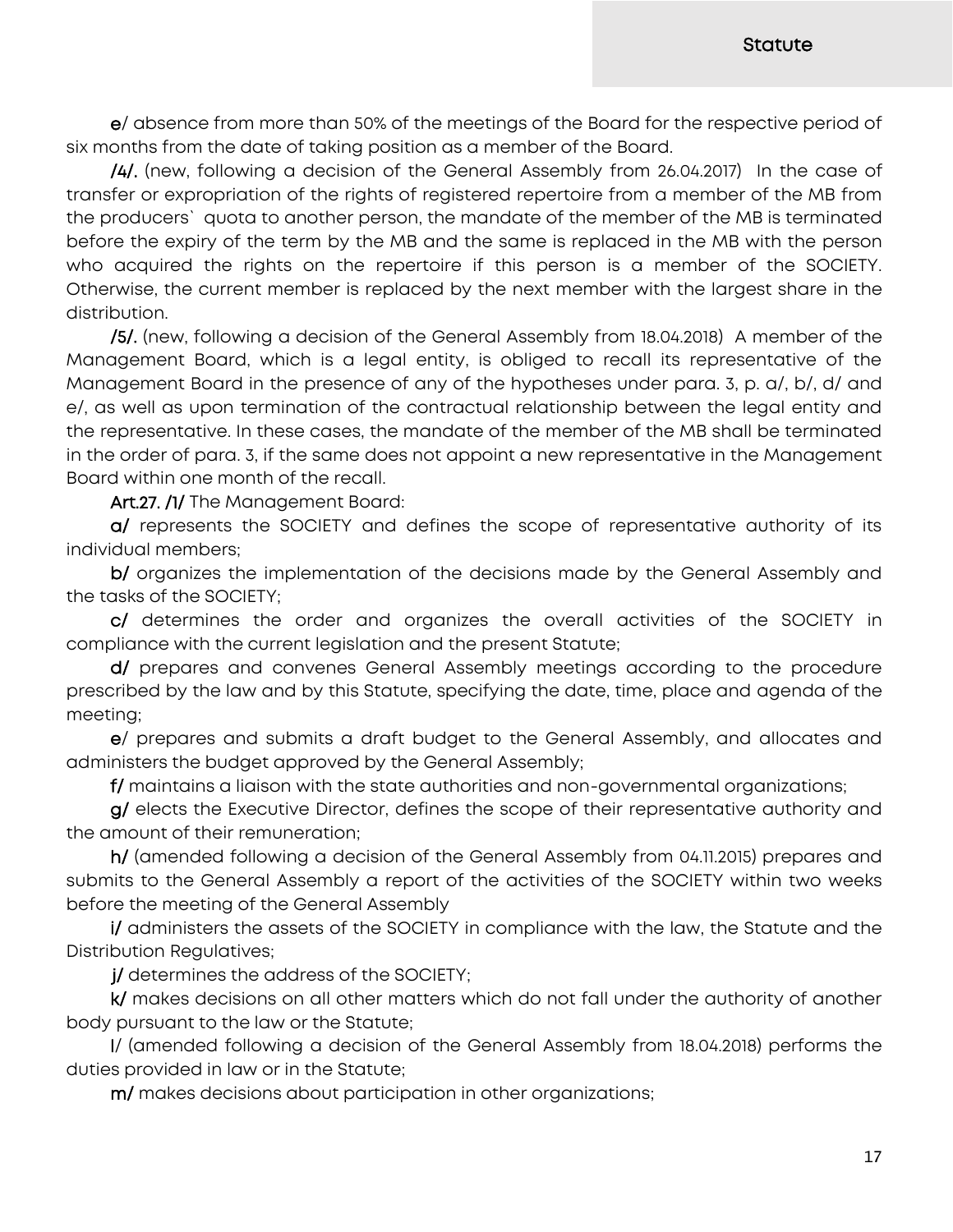n/ replaces a regular member of the Board, whose mandate was terminated earlier, with a reserve member of the Board, elected by the General Assembly of the SOCIETY;

o/ adopts amendments in the General conditions for authorizing the use of sound recordings and recordings of music audiovisual works.

p/ confirms the Tariffs of the SOCIETY and their amendments;

q/ (repealed following a decision of the General Assembly from 24.04.2013) repealed.new, following a decision of the General Assembly from 18.04.2018) - prepares and submits for voting at the General Meeting the rules for distribution of revenues from the management of rights by the organization and their amendments;

r/. (new, following a decision of the General Assembly from 04.11.2015) accepts and expels members

s/ (new, following a decision of the General Assembly from 18.04.2018) decides on the conclusion of a mutual representation agreement under the procedure of Art. 94c, para. 2 of the CNRA with another organization for collective rights management or an independent rights management company;

/2/. (repealed following a decision of the General Assembly from 22.10.2013) repealed.

/3/. The Board makes all the decisions regarding the election and dismissal of individuals who provide outsourced services for monitoring and analysis of the use of protected content, legal consultancy services, PR services and/or other auxiliary services, related to the main activities of the SOCIETY. The Board shall not spend more than 50 (fifty) % of the budgeted expenses, provided for the activities of the SOCIETY, for all the above specified outsourced services or activities.

/4/. (new, following a decision of the General Assembly from 18.04.2018) A member of Management Board does not have the right to vote in making decisions related to his or her actual or possible conflict of interest, but may participate in their discussion. The board may decide that the member should not vote, even if he does not give up his right to vote.

Art.28. /1/.(amended following a decision of the General Assembly from 18.04.2018) The President of the Board convenes regular meetings for its members at least 12 times a year.

/2/. (amended following a decision of the General Assembly from 04.11.2015) A special meeting of the Board may be convened upon motivated request by the Supervisory Body or by 1/3 /one third/ of its members. Within one week from the submission of the request the President shall convene a meeting of the Board. Otherwise it can be convened by anyone of the members of the Board. If the President of the Board is absent, they shall authorize in writing the individual who substitutes them and the period of substitution.

/3/. The President notifies the other members of the Board at least five days prior to a meeting and specifies the date, time, place and agenda of the meeting.

/4/. The meetings of the Board are deemed legal, if more than half of its members are present. A person is considered present if there is a two-way telephone connection or other connection ensuring his identity and allowing them to participate in the discussions and the decision-making throughout the whole meeting of the Board. The voting of such member is verified in the minutes by the Chairman of the meeting.

/5/. (new, following a decision of the General Assembly from 24.04.2013) A member of the Board who is unable to attend can be represented during a meeting from another member of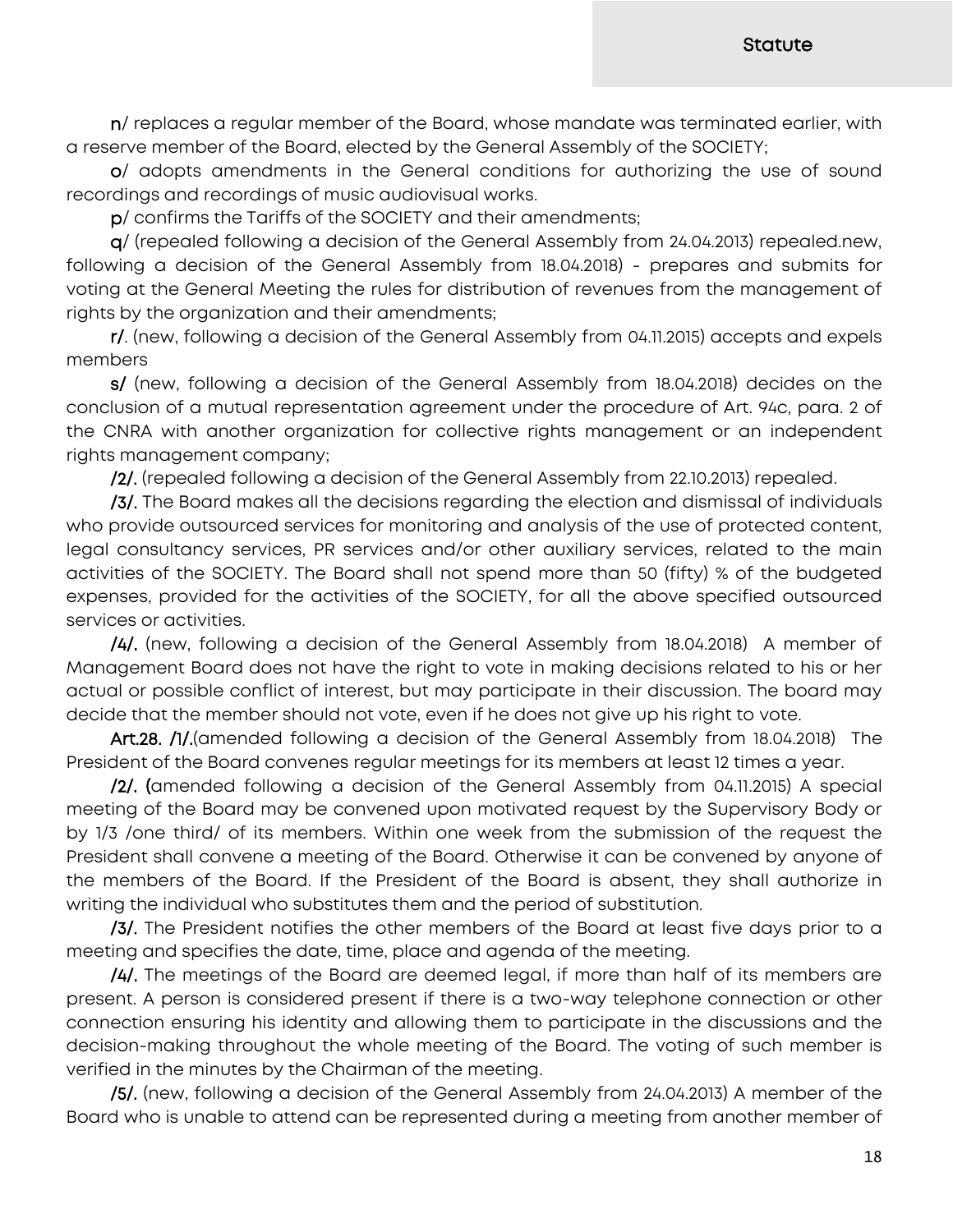Board through an explicit written authorization. A member of the Board may represent only 1 (one) absent member of the Board. The voting of such member is verified in the minutes by their representative.

/6/. The Board may make decisions in absentia (without a meeting) if the minutes for the decision made is signed without remarks and objections by all members of the Board.

/7/. (amended following a decision of the General Assembly from 04.11.2015; from 18.04.2018) The members of the Supervisory Body and the Executive Director participate in the meetings of the Board and take a stand on the issues in an advisory capacity.

/8/.(amended following a decision of the General Assembly from 18.04.2018) The decisions of the Board are made by ordinary majority of those present, while the decisions referred to in art.27 letter c/, i/ and s/ are made by the majority of all members;

/9/. The minutes from the meetings of the Board are signed by all members of the Board who were present. In compliance with the requirement in the previous sentence, the provisions of Art.24, Para.8 also apply to the minutes from the Board meetings.

Art.29. The President organizes the activities of the Board, manages and supervises the current operations of the SOCIETY in accordance with the main guidelines approved by the General Assembly and decisions made by it, makes decision for matters outside of the explicit competence of the General Assembly and the Board, and represents the SOCIETY according to the powers given to them by the Board.

Art.30. /1/. The mandate of the President of the Board is terminated by the Board in the following events:

а/ upon a written request by the President to the Board

b/ (amended following a decision of the General Assembly from 04.11.2015) when acting in breach of the obligations and thereby hinder the achievement of goals and objectives of the SOCIETY, as well as violating the Statute and decisions of the General Assembly;

c/ in the event of permanent disability to perform their obligations and if placed under judicial disability.

/2/. In the above-specified events a special meeting of the Board is convened on the conditions of art.28, para.2, when the members of the Board elect a new President and take actions for their registration in the court by the SOCIETY's domicile.

Art. 30a. (new, following a decision of the General Assembly from 04.11.2015) In order to avoid conflict of interest each Management Board's member is required to submit annually to the reporting General Assembly individual declaration that must contain information on:

1. any interests associated with the SOCIETY;

2. any remuneration and benefits in cash or in kind received during the preceding calendar year of the SOCIETY, including pension, social, cultural and other funds of the SOCIETY;

3. any amounts received during the preceding calendar year of the SOCIETY in the capacity of a holder of rights;

4. any actual or possible conflict between the personal interests of the declarant and these of the SOCIETY or conflict between any other obligations to the SOCIETY and obligations to other persons or entities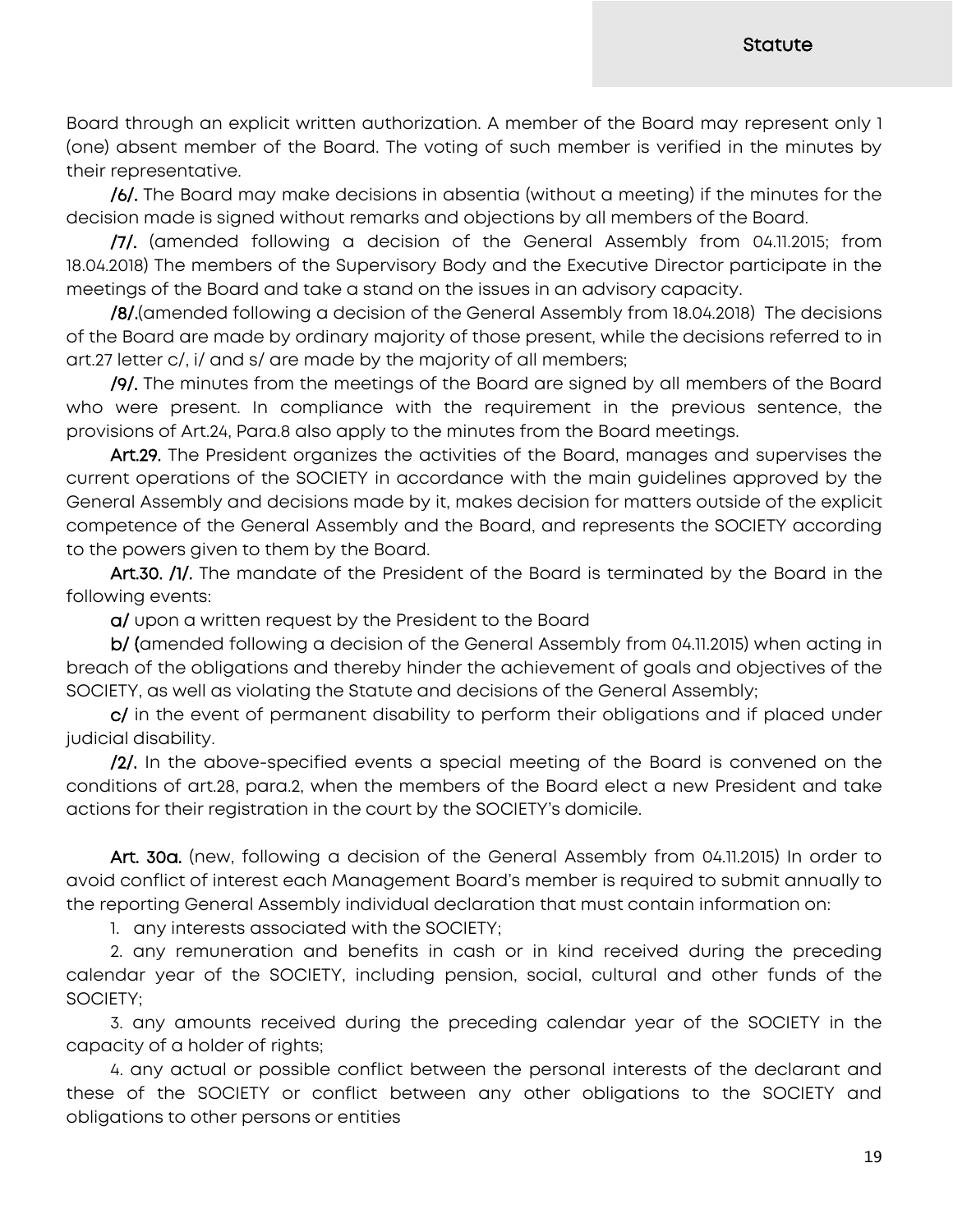**Statute** 

### Supervisory Body

(headline amended following a decision of the General Assembly from 04.11.2015; from 18.04.2018)

Art.31 /1/. (amended following a decision of the General Assembly from 04.11.2015; from 18.04.2018) The Supervisory Body (SB) is the supervisory body of the SOCIETY, consists of three members and is elected by the General Assembly.

/2/ (amended following a decision of the General Assembly from 04.11.2015; from 18.04.2018) Members of the Supervisory Body cannot be members of the Management Board.

/3/ (amended following a decision of the General Assembly from 04.11.2015; from 18.04.2018) When selecting a Supervisory Body restrictions and regulations are valid same as for election of members of the Management Board pursuant to Art. 26, para. 2, 3 and 4 and art. 26a para. 6, 7 and 8.

/4/ (amended following a decision of the General Assembly from 04.11.2015; from 18.04.2018) The Supervisory Body is elected for a term of three years, coinciding with the mandate of the Management Board and perform its functions until the constitution of new supervisory bodies of the SOCIETY upon expiration of its mandate.

/5/ (amended following a decision of the General Assembly from 04.11.2015; from 18.04.2018) after a new selection the members of the Supervisory Body, at its first meeting elect Chairman of the Supervisory Body.

/6/ (amended following a decision of the General Assembly from 04.11.2015 from 26.04.2017; from 18.04.2018) SB shall be convened by its Chairman at least 2 times a year, when the Chairman informs the other members of the Supervisory Body at least 5 /five/ days before the meeting, stating the date, the time, the place and the agenda of the meeting.

/7/ (new, following a decision of the General Assembly from 04.11.2015; from 18.04.2018)) SB can take decisions only when its members are all in presence, as decisions are taken by majority vote of all members. For present is considered a person with whom there is a bilateral telephone or other connection guaranteeing identification and allowing the participation of the certain member in discussions and decision-making throughout the meeting of the SB. The vote of this Article shall be certified in the report by the Chairman.

/8/ (new, following a decision of the General Assembly from 04.11.2015;from 18.04.2018)) SB may take decisions absentia as well (without a meeting) if the decision record is signed without remarks and objections by all the members of the SB.

/9/ (new, following a decision of the General Assembly from 04.11.2015; from 18.04.2018) The SB members shall submit an annual declaration to the General Meeting pursuant to Art. 30a."

Art.32. (amended following a decision of the General Assembly from 04.11.2015; from 18.04.2018) The Supervisory Body monitor the activities and the performance of the duties of the MB and the Executive Director, monitors the implementation of this Statute, the regularity and the decisions of the General Assembly and the Management Board has access to all financial documents and verify the financial position of the SOCIETY, cares for preservation and appropriate spending, and controls the overall activities of the SOCIETY.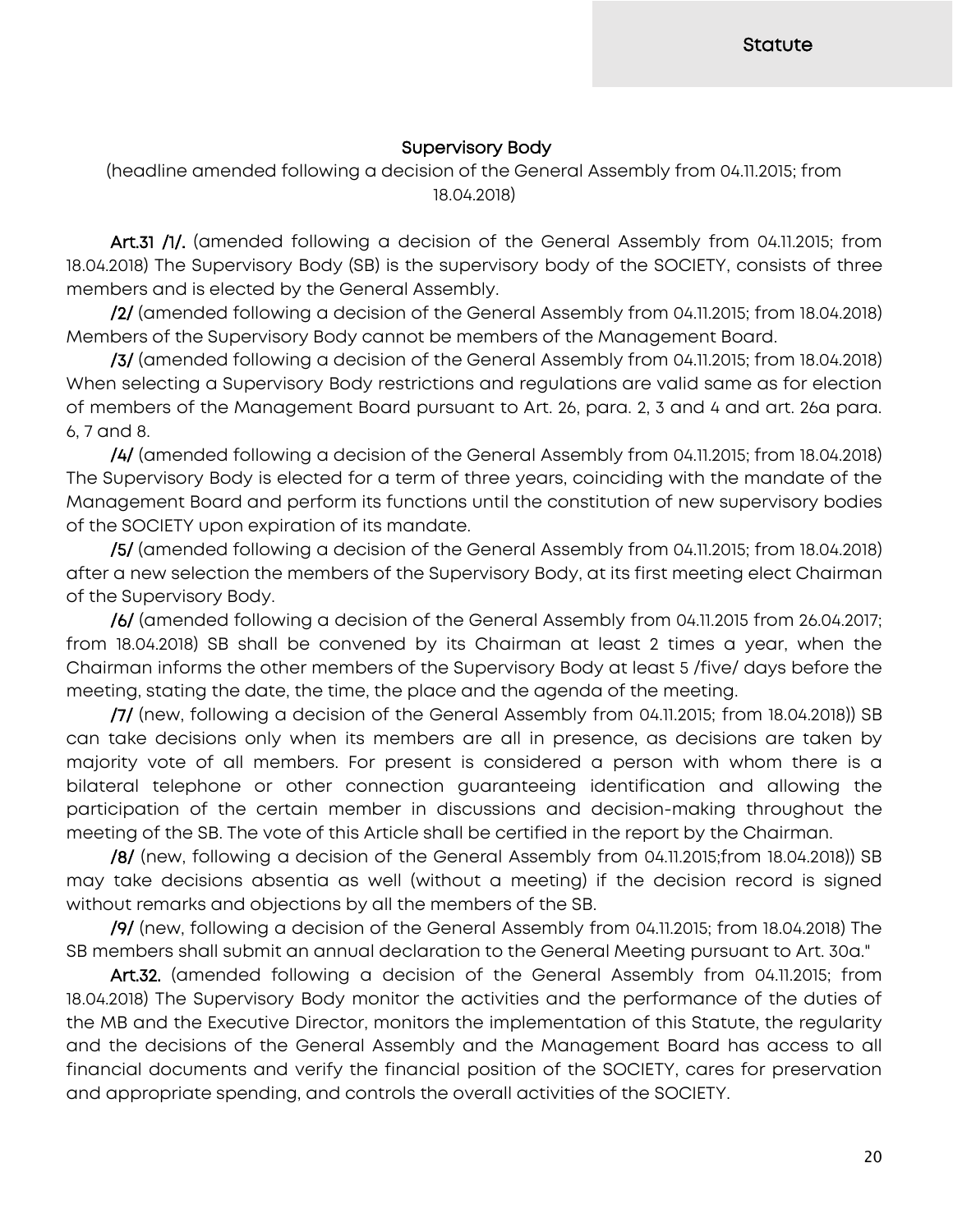/2/. (new following a decision of the General Assembly from 18.04.2018) The Supervisory Body exercises the powers under Art. 21, para. 1, p. v, vi, vii and viii, if delegated by the General Assembly under Art. 21, para. 3

Art.33. /1/ (amended following a decision of the General Assembly from 04.11.2015; from 18.04.2018) The SB notifies in writing the members of the SOCIETY within a week at the latest when a member of the General Assembly requests that control actions are performed, and their decision regarding the request.

/2/ (new, following a decision of the General Assembly from 04.11.2015; from 18.04.2018) SB prepares and submit to the General Assembly a report for its activity during the past year, which distributes in advance within two weeks before reporting session of the General Assembly.

### Executive Director

Art.34. The Executive Director of the SOCIETY is elected by the Board.

Art.35. /1/. The President of the Board concludes an agreement with the Executive Director based on the decision of the Board, specified in the previous article, and defines the scope of their representative authority according their own representative powers, given by the Board.

/2/. The Executive Director of the SOCIETY has the following powers:

а/ Manage, organize, coordinate and supervise the overall operational activities of the SOCIETY;

b/ Represent the SOCIETY in the country and abroad, according to the powers delegated to them;

c/ Participate in negotiations and prepare the supporting documentation;

d/ (amended following a decision of the General Assembly from 04.11.2015) Signs contracts according the activity subject of the SOCIETY by decision of the Management Board and credit contracts at amount approved by a decision of the General Assembly

e/ (amended following a decision of the General Assembly from 04.11.2015) Establishes contacts with similar organizations at home and abroad, for which gives statement on the next reporting General Assembly

f/ Conclude, amend and terminate the employment contracts of the SOCIETY's employees in accordance with the establishment plan adopted by the Board in advance; stimulate, impose disciplinary sanctions and send employees to business trips in compliance with the regulations.

g/ Participate in business meetings, prepare and submit opinions regarding amendments in the intellectual property legislation on behalf of the SOCIETY to the Board for approval;

h/ Open, operate and close bank accounts in Bulgarian and foreign currency, jointly with the President of the MB, by decision of the MB;

i/ Authorize third parties to represent the SOCIETY, when needed in case of legal proceedings or before other individuals or institutions;

j/ Aprove instructions for the organization of the internal order, the manner of conduction documentation, the accounting records, the correspondence, etc;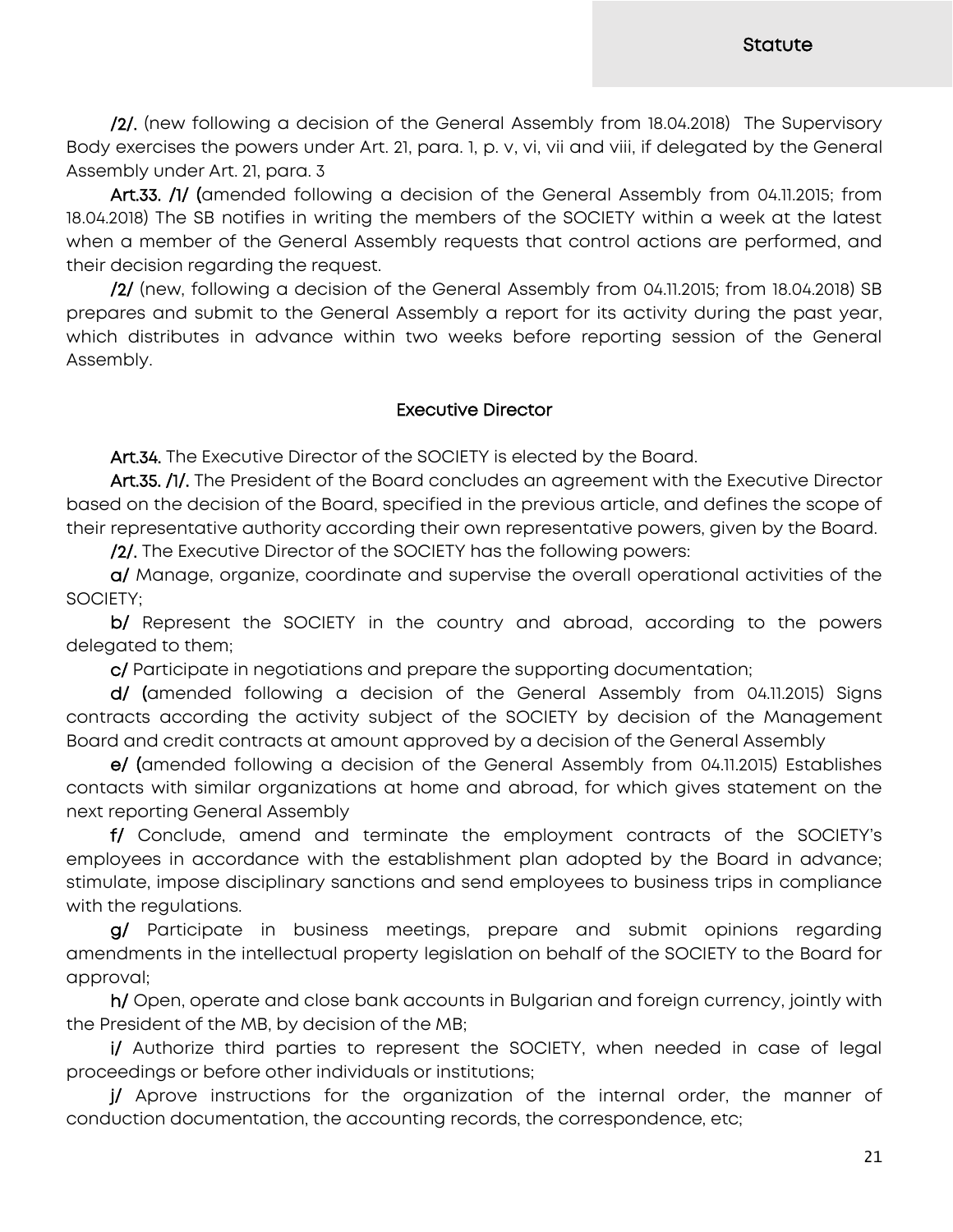k/ Provide assistance to the Board in the preparation of the annual budget and the plan for strategic development of the SOCIETY, and take active part in the development of feasibility studies, programs, analyses, concepts, distribution rules and other documentation;

l/ Participate in public discussions about intellectual property and contribute to building the public image of the SOCIETY and promoting its activities.

m/ (new, following a decision of the General Assembly from 04.11.2015; from 18.04.2018) assists the SB in ascertaining facts and circumstances related to finances, the decisions and the activities of the SOCIETY and its governing bodies.

### Expiry of Mandate

Art.36. (amended following a decision of the General Assembly from 04.11.2015; from 18.04.2018) When the mandate of the Board and the Supervisory Body of the SOCIETY expires, they shall continue to perform their functions until the election of new ones by the General Assembly.

### CHAPTER FOUR

### Funds of the SOCIETY

Art.37. The assets of the SOCIETY consist of ownership right, other property rights, receivables, intellectual property rights, trademarks and other rights and obligations, as well as the collected remuneration, including those under art.26 of the CNRA and any accrues interests.

Art.38. /1/. The SOCIETY is funded by membership fees, sponsorship, donations, voluntary contributions made by its members, deductions from the collected remuneration for administrative support in the amount defined by the General Assembly, revenues from additional economic activities related to its main activities which are intended to achieve set objectives, and financial aid by other societies with similar objectives from the country and abroad.

/2/. In pursuit of its objectives, the SOCIETY may conclude any gratuitous or onerous contracts which are not restricted or prohibited by law.

/3/. The funding sources shall not contradict the status of the SOCIETY as a not-profit organization.

Art.39. The expenses of the SOCIETY are made in accordance with the annual budget prepared by the Board and adopted by the General Assembly.

### CHAPTER FIVE

### **Dissolution**

 Art.40. The SOCIETY is established without a fixed term or a precondition. Art.41. The SOCIETY may be dissolved: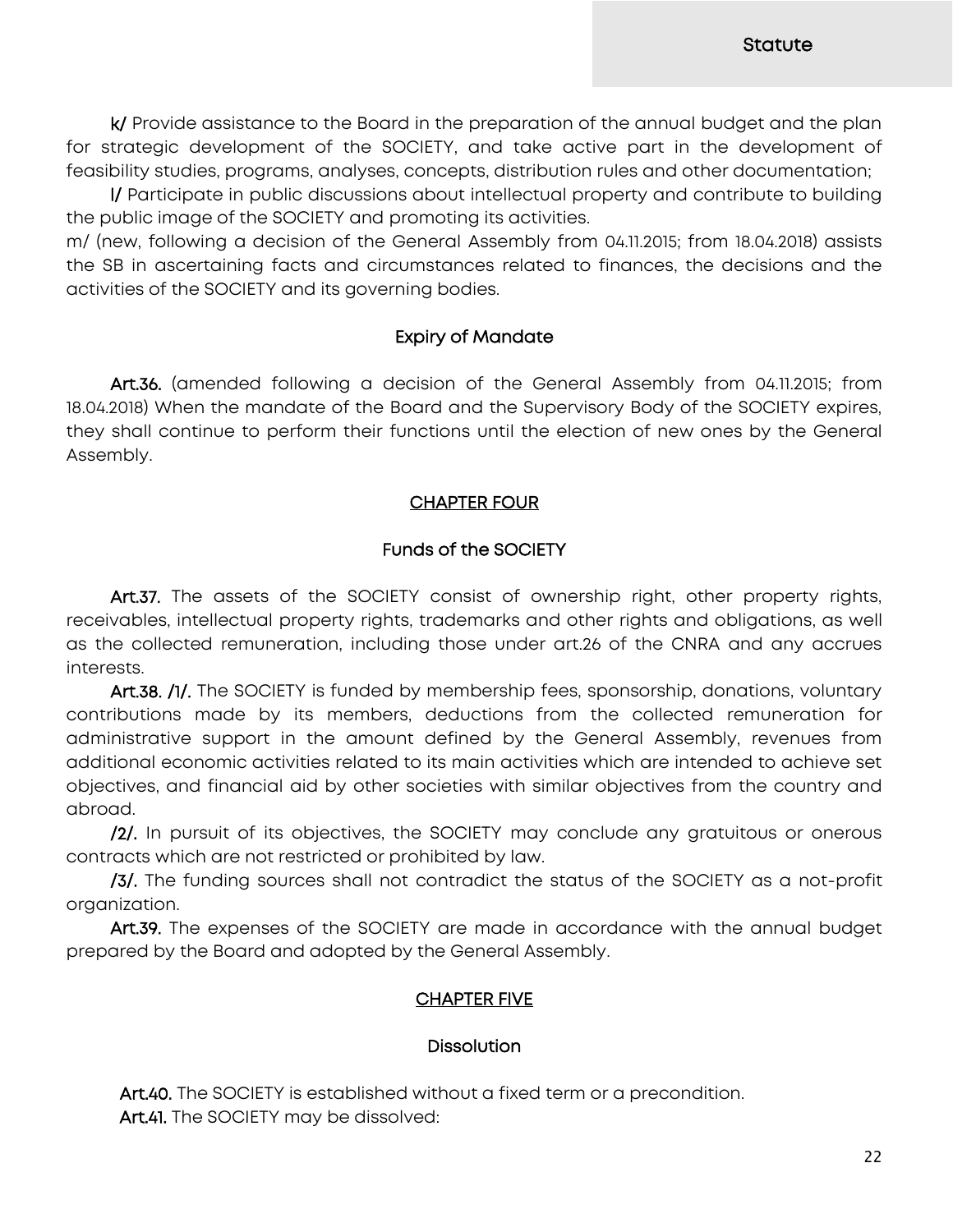/1/ upon decision of the General Assembly;

 /2/ upon ruling of the district court, claim of the public prosecutor, or by any of the stakeholders, in the cases provided by the law.

Art.42. When the SOCIETY is dissolved upon decision of the General Assembly, the distribution of the assets, remaining after the satisfaction of the creditors, is performed by decision of the members up to the date of dissolution of the SOCIETY.

Art.43. Repealed.

### CHAPTER SIX

### **INFORMATION** (new, following a decision of the General Assembly from 04.11.2015)

Art. 44. /1/ (new, following a decision of the General Assembly from 04.11.2015(amended following a decision of the General Assembly from 18.04.2018)) All meetings of the SOCIETY'S bodies (General Assembly, Management Board, the Supervisory Body) shall be recorded. For the accuracy of the content of the protocols are responsible the certain Chairmen, which they certify with their signatures.

/2/ (amended following a decision of the General Assembly from 18.04.2018) Excerpts from the minutes of the General Assembly, Management Board and the Supervisory Body are published on the SOCIETY'S website within 3 days after the meeting of the relevant authority.

/3/(amended following a decision of the General Assembly from 18.04.2018) Decisions of the Management Board and the Supervisory Body in the samples of the protocols, as well as the topics that have taken these decisions may be kept confidential, which specifically noted in the samples.

Art. 44a. (new, following a decision of the General Assembly from 18.04.2018) /1/ At least once a year the SOCIETY prepares and provides to the right holders who are credited with revenue from the collective management of rights or who have received payments during the relevant period, to the collective management organizations, with which it has mutual representation agreements, as well as to the collective members of the SOCIETY, which represent right holders, among which they allocate revenue from collective management, the respective information under Chapter Eleven "h" of the CNRA regarding accrued revenue and paid amounts and the deductions made, as well as other information, under the law.

/2/.(new, following a decision of the General Assembly from 18.04.2018) Upon receipt of a duly substantiated request from a collective management society, with whom Mutual Representation Agreement have been concluded, or from right holder or from user, the SOCIETY prepares and provides electronically and within a reasonable time information on the objects of protection which it represents, on the rights it manages directly or under contracts of mutual representation and on the territories covered.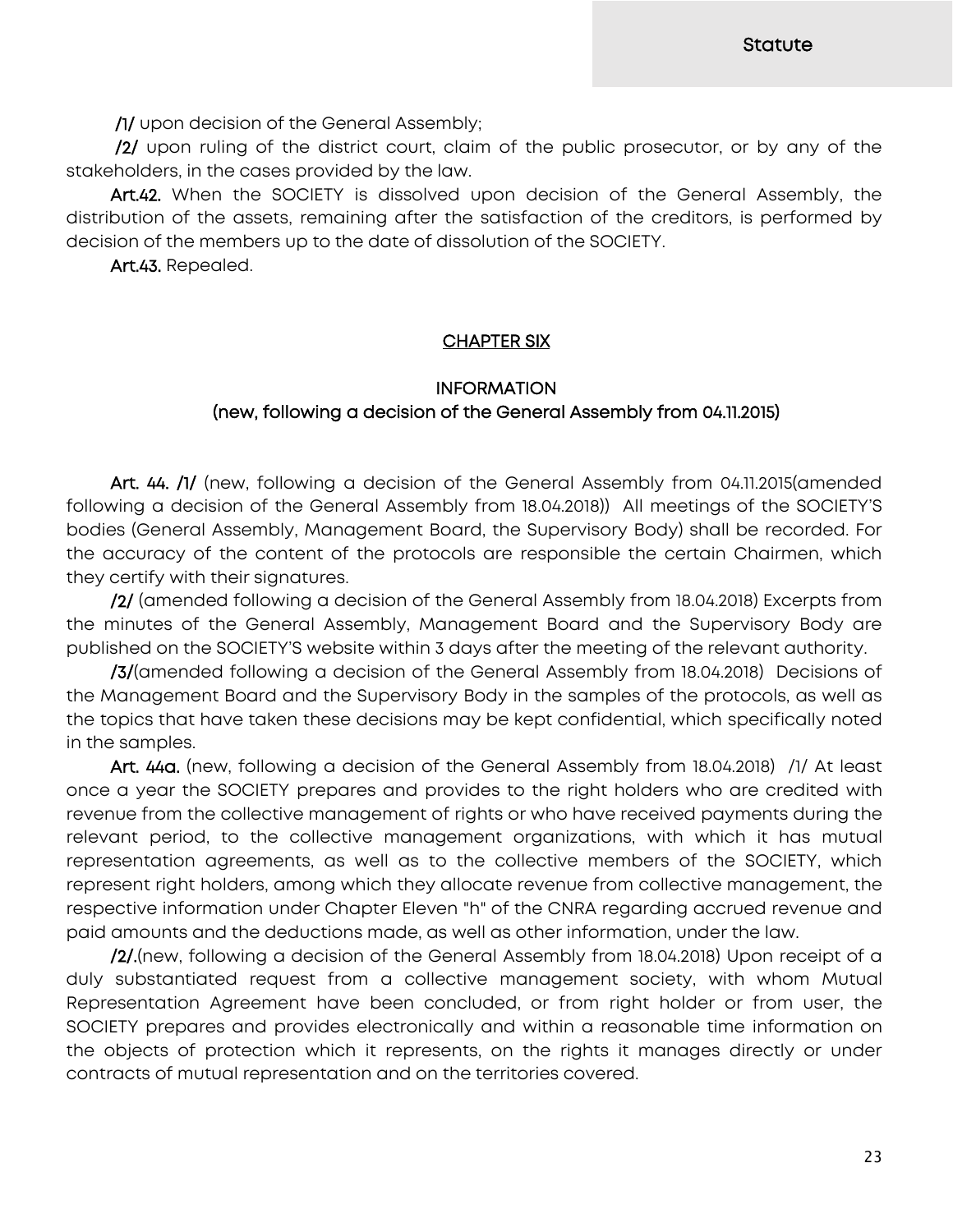Art. 44b. (new, following a decision of the General Assembly from 18.04.2018) /1/ Within three months after 3 months from the end of each distribution and payment of remuneration, the SOCIETY shall provide to its members and the collective rights organizations with which it has a mutual reciprocal agreement, information about phonograms, audio-visual works and recorded performances for which one or more right-holders have not been identified or whose location has not been established.

/2/.(new, following a decision of the General Assembly from 18.04.2018) The information under para. 1 includes, if possible:

a) the title of the object of protection;

b) the name of the right-holder;

c) any other available relevant information, which could help identify the right-holder

/3/.(new, following a decision of the General Assembly from 18.04.2018) Within one year after the expiration of the term under par. 1, the SOCIETY disclose on its website the information under par. 2 about the protected objects for which right-holders meanwhile have not been identified or whose location has not been established.

Art. 44c. (new, following a decision of the General Assembly from 18.04.2018) The SOCIETY disclose annually, but no later than 30 August on its website, an annual report under the provision of art. 94s<sup>1</sup> of CNRA, which includes activity report during the past calendar year, report on the use of amounts deducted for social, cultural and educational services and other information, provided under the law.

Art. 45. (new, following a decision of the General Assembly from 04.11.2015; from 18.04.2018) On the SOCIETY'S website are published:

a) all legislation acts, statute, rules, regulations and other documents on the basis of which the SOCIETY operates;

b) (amended following a decision of the General Assembly from 18.04.2018) updated list of all members of the Management Board and the Supervisory Body;

c) updated list of all members of the General Assembly;

d) updated list of all SOCIETY'S signed bilateral contracts and agreements;

e) (amended following a decision of the General Assembly from 18.04.2018) annual accounts of the MB and SB;

f) conditions for membership and termination of membership relations;

g) correspondence address, email address, telephone, fax, working hours and visiting hours of the SOCIETY;

h) (new, following a decision of the General Assembly from 18.04.2018) standard contracts for entrusting of collective managed rights and the applicable tariffs;

i) (new, following a decision of the General Assembly from 18.04.2018) actual list of rightholders who expressly disagree with the SOCIETY to represent them or to receive remuneration from it, as well as the categories of rights, types of rights and protected objects for which this disagreement is concerned;

j) (new, following a decision of the General Assembly from 18.04.2018) the general policy for the distribution of amounts due to right-holders;

k) (new, following a decision of the General Assembly from 18.04.2018) the general deduction policy for own maintenance;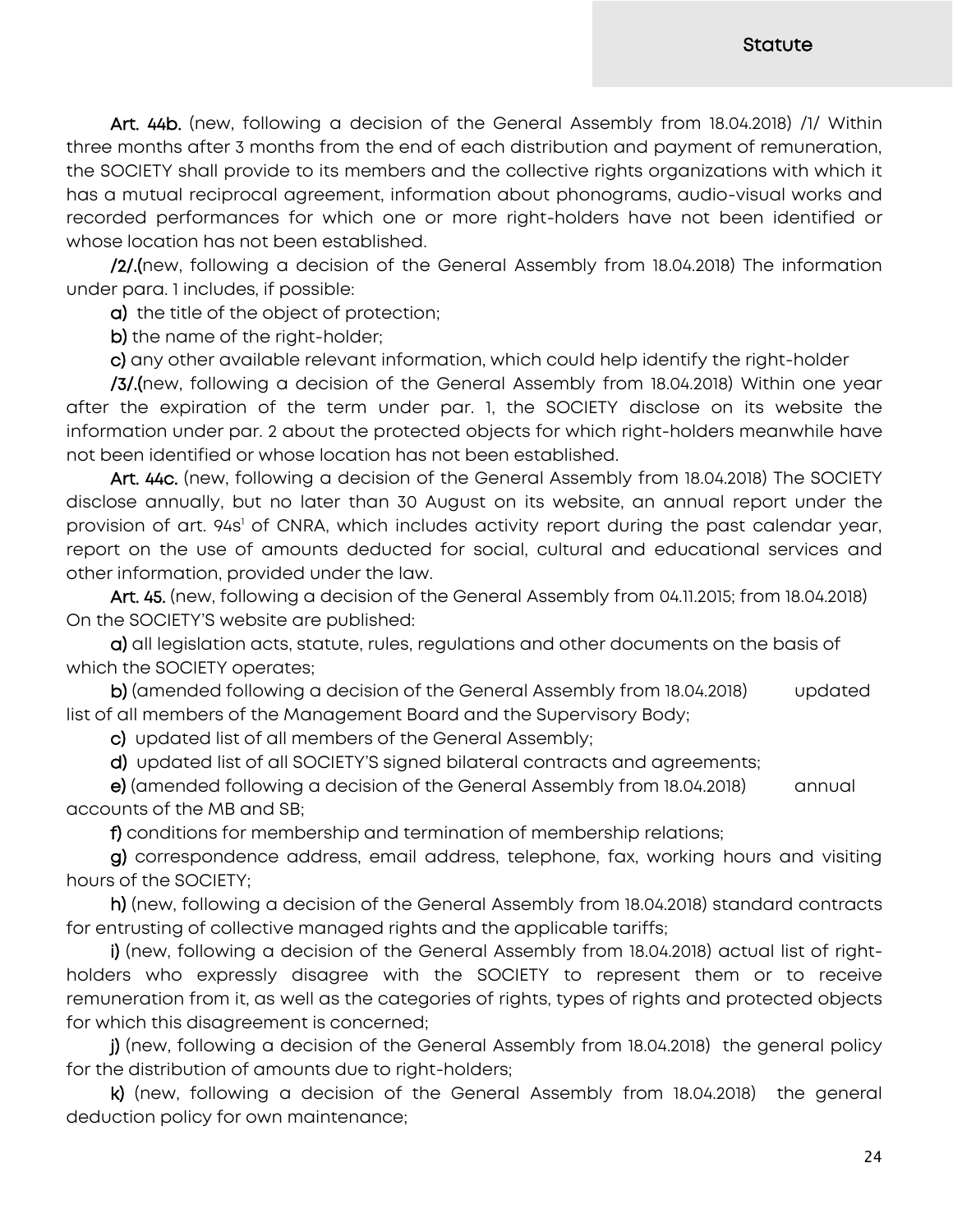l) (new, following a decision of the General Assembly from 18.04.2018) the general policy for deductions from collective rights management revenue and revenue from investing collective management income, including deductions for social, cultural or educational services other than self-maintenance deductions;

m) (new, following a decision of the General Assembly from 18.04.2018) the common policy for the use of amounts that can not be distributed;

n) (new, following a decision of the General Assembly from 18.04.2018) a list of rightholders, for whom there are distributed and unpaid remunerations;

o) (new, following a decision of the General Assembly from 18.04.2018) the procedure for dealing with complaints and resolving disputes;

p) (new, following a decision of the General Assembly from 18.04.2018) information about phonograms, audio-visual works and recorded performances for which one or more rightholders have not been identified or whose location has not been established.

q) (new, following a decision of the General Assembly from 18.04.2018) annual report under art. 44c.

Art. 46. (new, following a decision of the General Assembly from 18.04.2018) The SOCIETY maintains communication with its members and other right holders electronically via the email addresses listed on www.prophon.org. The messages should include the name of the sender and correspondence address.

Art. 47. /1/.(new, following a decision of the General Assembly from 18.04.2018) The SOCIETY maintains communication with users via e-mail under the provisions of art. 46. Upon request by a user to conclude a contract for entrusting collective managed rights, that contains information necessary for the preparation of a draft contract, the SOCIETY shall, within a reasonable time, provide a draft contract with its tariff for the respective use or shall send a reasoned written refusal.

/2/. (new, following a decision of the General Assembly from 18.04.2018) The SOCIETY provides the users the opportunity to send the provided in the contracts under para. 1 reports for the rights used by electronic means.

/3/. (new, following a decision of the General Assembly from 18.04.2018) The SOCIETY provides to the users, with whom it has concluded a contract under par. 1 its e-mail address for additional information, if any.

### CHAPTER SEVEN

 $\overline{a}$ 

### SETTLEMENT OF DISPUTES

(new, following a decision of the General Assembly from 18.04.2018)

Art. 48. /1/. (new, following a decision of the General Assembly from 18.04.2018) Member of the SOCIETY or collective management organization, with which the SOCIETY has mutual representation agreement has the right to file a complaint to the SOCIETY in the case of data relating to an infringement or dispute relating to the authorization of collective rights